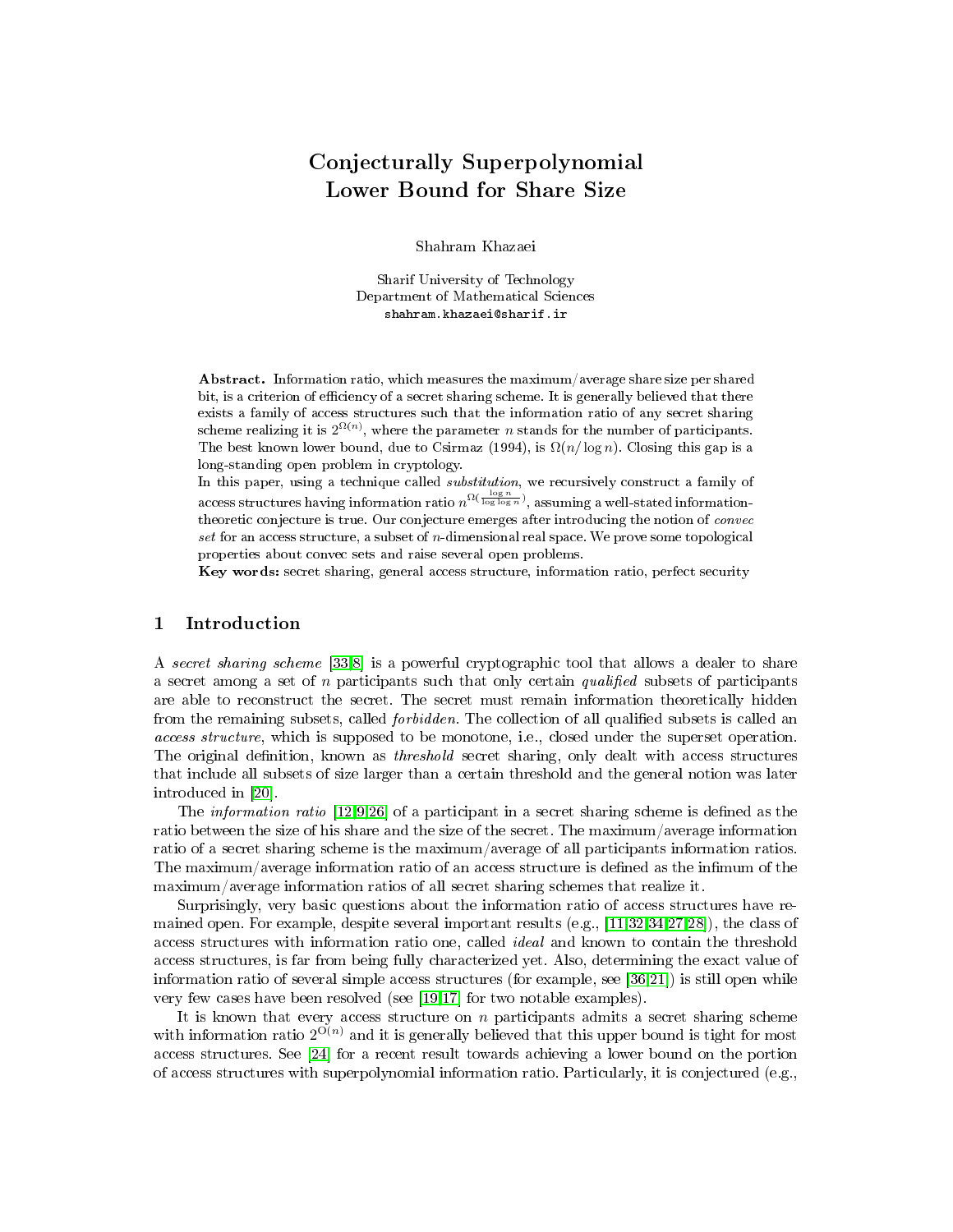see [\[3\]](#page-19-6)) that there exists a family of access structures with information ratio  $2^{\Omega(n)}$ . Csirmaz has explicitly constructed a family of access structures with maximum [\[16\]](#page-19-7) (earlier presented in [\[14\]](#page-19-8)) and average [\[15\]](#page-19-9) information ratio  $\Omega(n/\log n)$  and no better lower bound is known. In particular, Csirmaz has also shown that his approach, a standard information-theoretic method [\[22](#page-20-10)[,13\]](#page-19-10) based on Shannon type information inequalities, cannot be used to show a superlinear lower bound. This negative result was further strengthened in [\[7,](#page-19-11)[29\]](#page-20-11) by showing that certain additional non-Shannon type information inequalities [\[39\]](#page-20-12) also fail to bypass the linear barrier.

Bridging the exponential gap between the two above-mentioned bounds is an important open problems in cryptology. For the restricted class of linear secret-sharing schemes, however, the lower bound has recently been shown to be exponential [\[31\]](#page-20-13), closing the gap with the former superpolynomial lower bound  $n^{\Omega(\log n)}$  [\[1,](#page-19-12)[4\]](#page-19-13).

### 1.1 Our main result

We take one step towards beating Csirmaz celebrated lower bound. We construct a family of access structures having information ratio  $n^{\Omega(\frac{\log n}{\log\log n})}$  under some information-theoretic conjecture, called *substitution conjecture* which will be introduced in this paper. A *lifting theorem*, useful for boosting the information ratio of a well-chosen family of access structures, lies at the heart of our improvement. Below, we present a simplified and informal statement of the theorem.

Theorem (Lifting theorem—informal and simplified) Let  $b, t : \mathbb{R}^+ \to \mathbb{R}^+$  be two functions and  $\{\Gamma_k\}_{k\in\mathbb{N}}$  be a family of access structures. Suppose that for every k, it holds that  $\Gamma_k$ , with  $n_k$  participants, has a subset of participants of size  $b(n_k)$  with minimum total information ratio t(n<sub>k</sub>). Assuming that the function  $\frac{\log t(x)}{\log b(x)}$  satisfies some "mild" conditions and assuming the truth of the substitution conjecture, then there exists a family of access structures with average (and consequently maximum) information ratio  $n^{\Omega\left(\frac{\log t(n)}{\log b(n)}\right)}$ .

Csirmaz proves his  $\Omega(n/\log n)$  lower bound on maximum information ratio, by constructing a family of access structures [\[16\]](#page-19-7) and exhibiting a subset of participants of size  $b(n) = \Theta(\log n)$ with minimum total information ratio  $t(n) = \Omega(n)$ . Our (conjecturally) improved  $n^{\Omega(\frac{\log n}{\log \log n})}$ lower bound for average/maximum information ratio is achieved by a simple application of the lifting theorem to his family.

#### 1.2 Main ideas

We use three main ideas in this paper:

- Using the notion of access structure substitution. Given minimal representations of two access structures (in the Sperner system), with disjoint participant sets of size n and  $m$ , we substitute one for some participant of the other one. The resulting access structure will have  $n + m - 1$  participants. For example, by substituting the access structure  $\Gamma_2 = a' + b'c'$ for participant b in the access structure  $\Gamma_1 = ab + bcd$ , we get  $\Gamma_3 = \Gamma_1[b \to \Gamma_2] = a(a' + b')$  $b'c' + a'c'$ ) $cd = aa' + ab'c' + a'cd + b'c'cd$ . This concept has already been introduced by Martin in [\[26\]](#page-20-2) and some basic properties of the operation has also been studied. We are interested in the relation between information ratio of the three involved access structures.
- Introducing the notion of convec set. We attribute a subset of  $\mathbb{R}^n$ , the *n*-dimensional real space, to an access structure on  $n$  participants, referred to as *convec set*, where convec is short for contribution vector [\[21\]](#page-20-8). The convec of a secret sharing scheme is defined as the vector of all participants information ratios. We dene the convec set of an access structure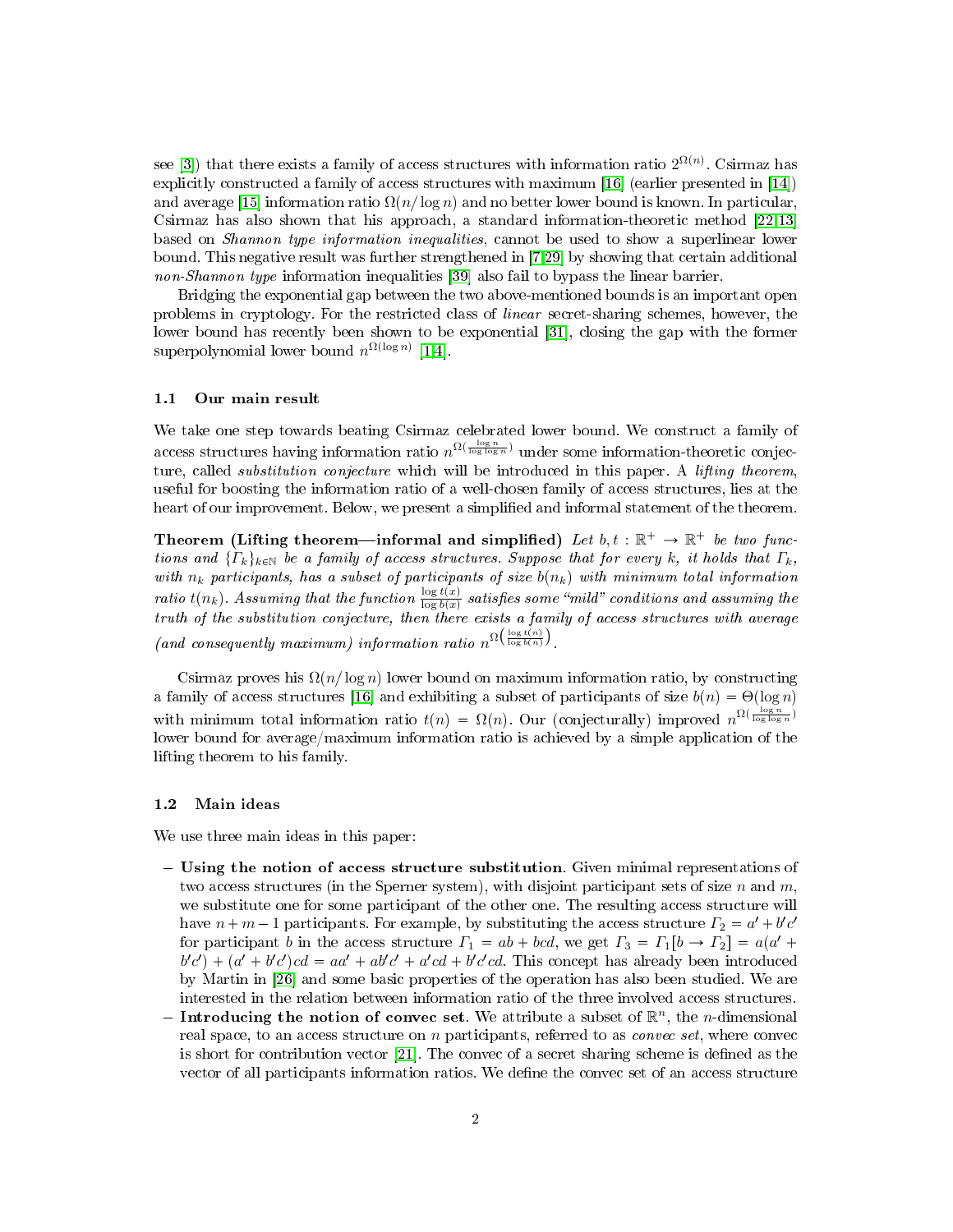as the set of all convecs of all secret sharing schemes realizing it. Our geometrical treatment of access structures may seem reminiscent of Yeung's [\[38\]](#page-20-14) framework for studying the so called entropy region.

- Connecting the two notions via the substitution conjecture. As we mentioned above, our lifting theorem relies on a conjecture that we refer to as the substitution conjecture. This conjecture links the notions of access structure substitution and convec set. In addition to the notion of access structure substitution, a relevant notion of set substitution can be defined for two subsets  $\mathcal{X}_1 \subset \mathbb{R}^n$  and  $\mathcal{X}_2 \subset \mathbb{R}^m$  with respect to some specific coordinate  $i \in [n]$ , which results in the subset  $\mathcal{X}_3 = \mathcal{X}_1[i \to \mathcal{X}_2] \subset \mathbb{R}^{n+m-1}$ . The two substitution operations (one on access structures and one on subsets of multi-dimensional real space) seem so coherent leading us to state the substitution conjecture as follows.

Conjecture (Substitution conjecture) Let  $\Gamma_1$  and  $\Gamma_2$  be two access structures and let  $\Gamma_3 = \Gamma_1[p_i \to \Gamma_2]$  for some participant  $p_i$  of  $\Gamma_1$ . Let  $\mathcal{X}_j$  denote the closure of the convec set of  $\Gamma_j$  for  $j = 1, 2, 3$ . Then,  $\mathcal{X}_1[i \to \mathcal{X}_2] = \mathcal{X}_3$ , where index  $i \in [n]$  corresponds to the coordinate of the information ratio of participant  $p_i$  in  $\mathcal{X}_1 \subset \mathbb{R}^n$ .

Proving the inclusion  $\mathcal{X}_3 \subseteq \mathcal{X}_1[i \to \mathcal{X}_2]$  remains challengingly open and the lifting theorem relies only on the truth of this inclusion. Even though the reverse inclusion also remains open, we prove it under a second conjecture called Uniform Share Distribution (USD) conjecture. Informally, this conjecture states that, for every access structure, the optimal information ratio is achieved by a secret sharing scheme (or a converging sequence of schemes) with uniform distribution on the shares.

# 1.3 Paper organization

In Section [2,](#page-2-0) we provide the required background and notations. The notion of convec set and its topological properties, along with a list of open problems, are studied in Section [3.](#page-4-0) The substitution technique for access structures and subsets of multi-dimensional real space, as well as the substitution and USD conjectures, are given in Section [4.](#page-9-0) In Section [5,](#page-13-0) we prove our lifting theorem after introducing a recursive method for constructing new access structures using the substitution technique. Finally, we conclude the paper in Section [6.](#page-18-0)

### <span id="page-2-0"></span>2 Preliminaries and notation

In this section, we provide the basic background along with some notations and conventions. The information-theoretic and topological notions can be found in any standard textbook. We refer the reader to [\[3](#page-19-6)[,30\]](#page-20-15) for surveys on secret sharing. Readers familiar with the subjects can safely skip this section, but we encourage the reader to take a look at Remark [1,](#page-3-0) Lemma [1](#page-4-1) and Convension [1.](#page-4-2)

### 2.1 Basic topology

Let  $\mathbf{a} = (a_1, \ldots, a_n)$  and  $\mathbf{b} = (b_1, \ldots, b_n)$  be two vectors in  $\mathbb{R}^n$ , the *n*-dimensional real space. We write  $\mathbf{a} \leq \mathbf{b}$  (resp.  $\mathbf{a} \leq \mathbf{b}$ ) if and only if  $a_i \leq b_i$  (resp.  $a_i \leq b_i$ ) for every  $i \in [n]$ , where  $[n]$ stands for the set  $\{1, \ldots, n\}$ . We use  $[a, \infty)$  to denote the set of all points **b** such that  $a \leq b$ . For a vector  $\boldsymbol{a} = (a_1, \ldots, a_n)$ , we let  $\max(\boldsymbol{a}) = \max\{a_1, \ldots, a_n\}$  and  $\|\boldsymbol{a}\| = \sum_{i=1}^n |a_i|$ . The all-one vector is denoted by 1, whose dimension is understood from the context.

A subset of  $\mathbb{R}^n$  is said to be *convex* if for every pair of points  $a, b$  in the set and for every real  $\lambda \in [0, 1]$ , the point  $\lambda a + (1 - \lambda)b$ , called a convex combination of a and b, is also in the set.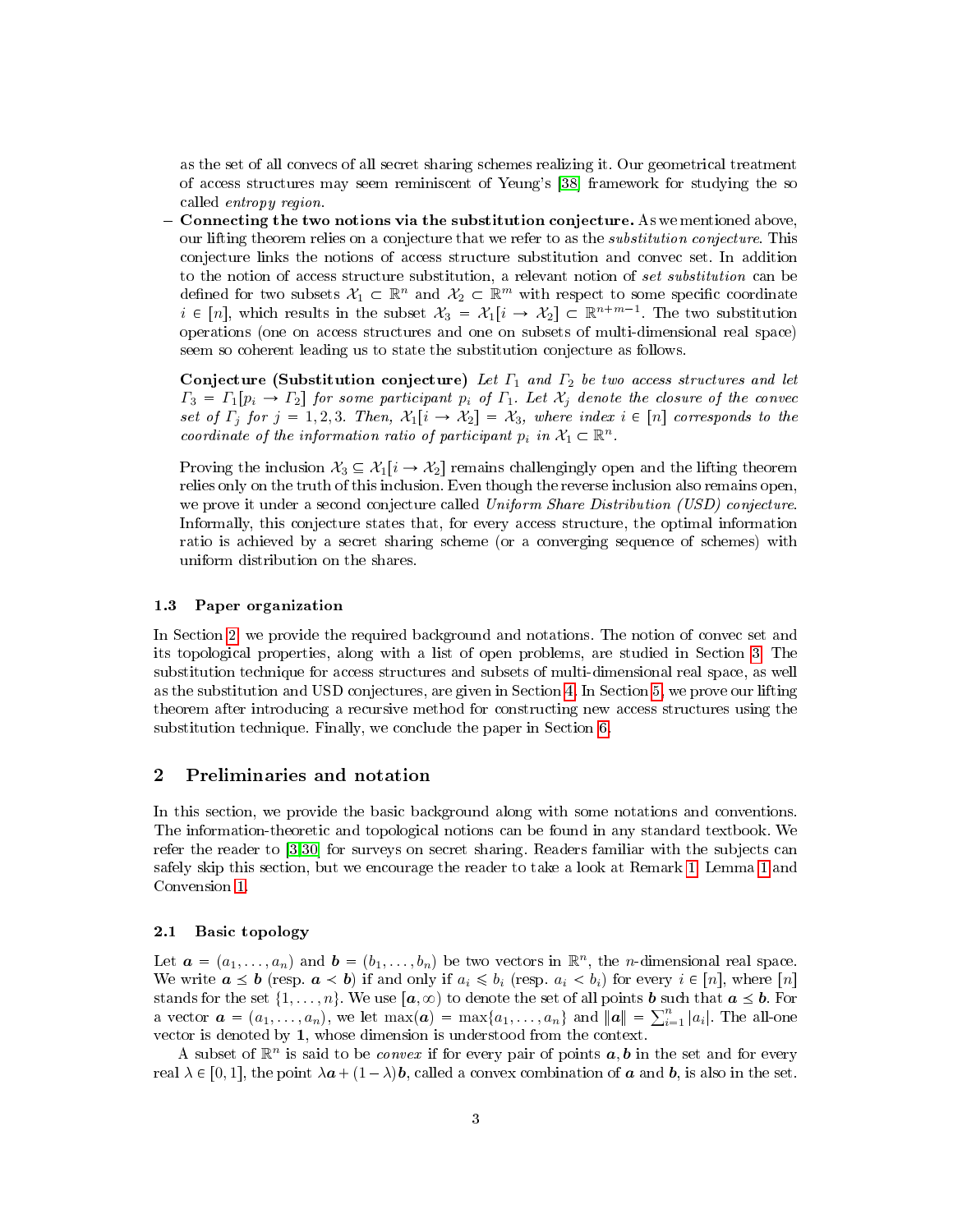In this paper, the intersection of finitely many half-spaces is called a *convex polytope*, or simply a polytope. Let X be a convex subset of  $\mathbb{R}^n$ . A point of X is said to be an extreme point if it does not lie in any line segment with endpoints in  $\mathcal{X}$ .

A point  $a \in \mathbb{R}^n$  is called a *limit point* for a set  $\mathcal{X} \subseteq \mathbb{R}^n$  if every open ball containing a includes at least one point of  $\mathcal{X}$ , different from  $\boldsymbol{a}$  itself. A set is called *closed* if it contains all of its limit-points and it is called *open* if its complement is closed. The *closure* of a set  $X \subseteq \mathbb{R}^n$ , denoted by  $cl(\mathcal{X})$ , is the union of X with all its limit points. When  $cl(\mathcal{X})$  is convex, we refer to X as a set with a convex closure. A point **a** is called an *interior* point of X if there exists an open ball containing  $\alpha$  which is completely contained in  $\mathcal X$ . The set of all interior points of  $\mathcal X$ is denoted by  $int(\mathcal{X})$ . The *boundary* of a set X is defined as the set of all points in its closure which does not belong to its interior, i.e.,  $cl(\mathcal{X})$  in this paper, we define the *frontier* of  $\mathcal X$  as the set  $\text{cl}(\mathcal X)\backslash \mathcal X$ .

<span id="page-3-0"></span>Remark 1 (Frontier vs. boundary) In the literature the boundary is also referred to as frontier and some authors (for example [\[37\]](#page-20-16)) even use the term frontier instead of boundary. However, similar to  $[2]$ , our definition of frontier is different from boundary.

# 2.2 Basic information theory

Let X and Y be discrete random variables. The support of  $X$  (i.e., the set of all values that it accepts with positive probability) is denoted by supp $(X)$ . The Shannon entropy of X is defined as  ${\rm H}(\bm{X})\,=\,-\sum_{x\in \text{supp}(\bm{X})} \Pr[\bm{X}\,=\,x] \log_2 \Pr[\bm{X}\,=\,x].$  The entropy of  $\bm{X}$  conditioned on Y is defined as  $H(X|Y) = \sum_{y \in \text{supp}(Y)} Pr[Y = y]H(X|Y = y)$ , where  $H(X|Y = y) =$  $-\sum_{x\in \text{supp}(\boldsymbol{X}): \Pr[\boldsymbol{X}=x \wedge \boldsymbol{Y}=y] > 0} \Pr[\boldsymbol{X}~=~x|\boldsymbol{Y}~=~y] \log_2 \Pr[\boldsymbol{X}~=~x|\boldsymbol{Y}~=~y]$ . Finally, the mutual information of X and Y is defined as  $I(X, Y) = H(X) - H(X|Y)$ .

### <span id="page-3-1"></span>2.3 Secret sharing schemes

Let  $P = \{p_1, \ldots, p_n\}$  be a finite set of participants. A subset  $\Gamma \subseteq 2^P$  is called an access structure on P if it is monotone; that is, for every  $A \in \Gamma$  and every set B, where  $A \subseteq B \subseteq P$ , it holds that  $B \in \Gamma$ . A subset  $A \subseteq P$  is called qualified if  $A \in \Gamma$ ; otherwise, it is called unqualified or forbidden. A qualified subset is called minimal if none of its proper subsets is qualified. A forbidden subset is called maximal if none of its proper supersets is forbidden. The set of all minimal qualified subsets and that of maximal forbidden sets are, respectively, denoted by  $\Gamma^$ and  $\Gamma^+$ . A participant  $p \in P$  is called *important* for  $\Gamma$ , if it appears in at least one minimal qualified subset. The set of all important participants of access structure  $\Gamma$  is denoted by  $P(\Gamma)$ . A distinguished participant  $p_0 \notin P$  is referred to as the *dealer*. In the Sperner system, an access structure can be symbolically represented as  $\Gamma = \sum_{A \in \Gamma^-} \prod_{p \in A} p$ .

A tuple  $\varPi = \big( \boldsymbol{S}_p \big)_{p \in P \cup \{p_0\}}$  of jointly distributed random variables, with finite supports, is called a secret sharing scheme on participant set P when  $H(\mathcal{S}_{p0}) > 0$ . The random variable  $S_{p_0}$  is called the secret random variable and its support is called the secret space. The random variable  $S_p$ , for any participant  $p \in P$ , is called the *share* random variable of the participant p and its support is called his *share space*. When we say that a secret  $s \in \mathrm{supp}(\bm{S}_{p_0})$  *is shared using*  $\Pi,$  we mean that a tuple  $\big(s_p\big)_{p \in P \cup \{p_0\}}$  is sampled according to the distribution  $\Pi$  conditioned on the event  $S_{p_0} = s$ .

We say that  $\Pi$  is a secret sharing scheme for  $\Gamma$ , or  $\Pi$  realizes  $\Gamma$ , or  $\Gamma$  admits  $\Pi$ , when:

- a)  $H(\mathbf{S}_{p_0} | \mathbf{S}_A) = 0$ , for every qualified set  $A \in \Gamma$  and,
- b)  $H(\mathbf{S}_{p_0} | \mathbf{S}_B) = H(\mathbf{S}_{p_0}),$  for every forbidden set  $B \in \Gamma^c$ .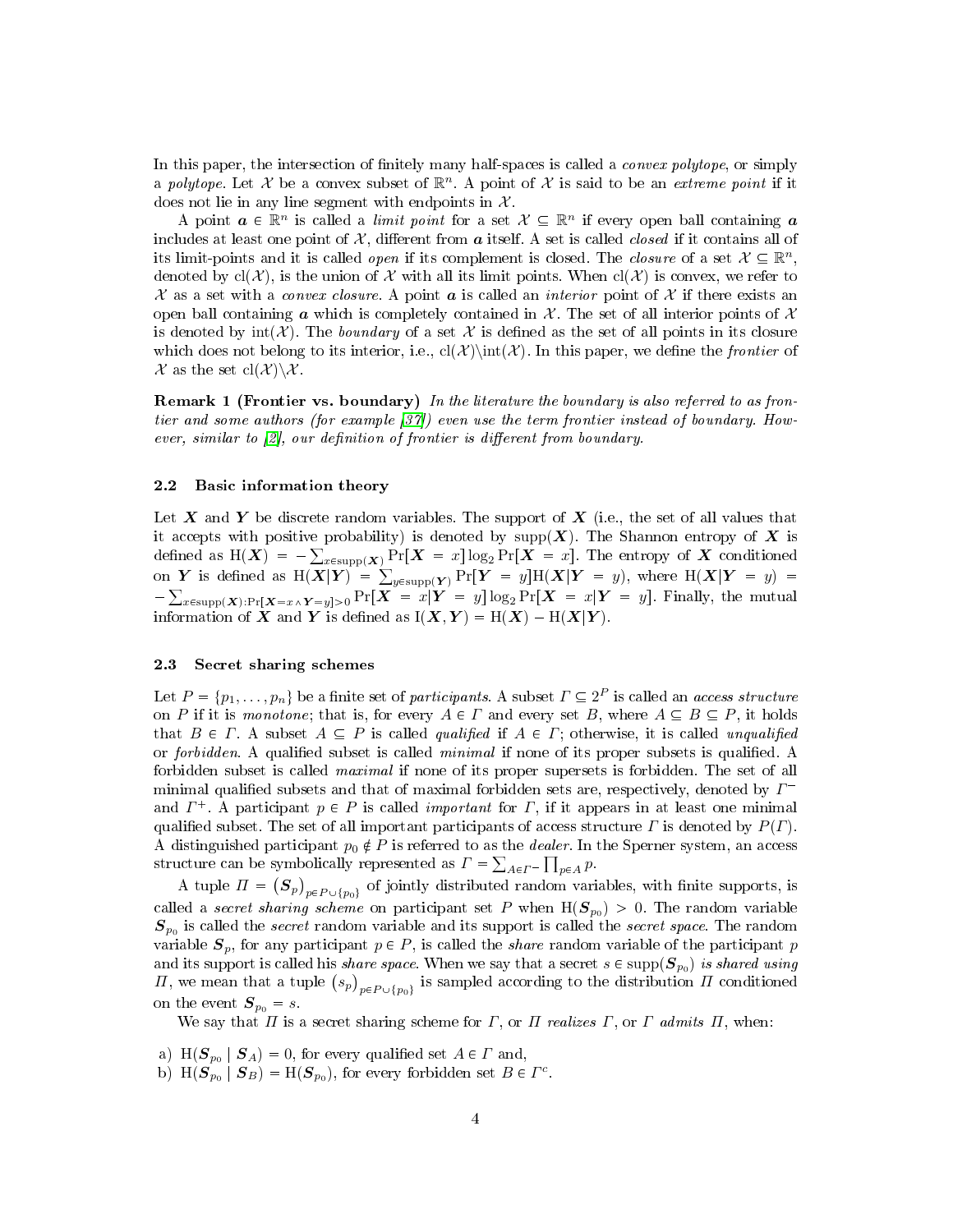where  $S_A = (S_p)_{p \in A}$ , for a subset  $A \subseteq P$ .

The *information ratio* of participant  $p_i \in P$  is defined as  $\sigma_i = \text{H}(\mathcal{S}_{p_i})/\text{H}(\mathcal{S}_{p_0})$ . The *convec* of  $\Pi$  (where convec is abbreviation for *contribution vector* [\[21\]](#page-20-8)) is defined and denoted by  $\sigma(\Pi) = (\sigma_i)_{i \in [n]}$ . A secret sharing scheme  $\Pi$  is called ideal if  $\sigma(\Pi) = 1$ .

The maximum (resp. average) information ratio of an access structure  $\Gamma$  is denoted by  $\sigma(\Gamma)$ (resp.  $\tilde{\sigma}(\Gamma)$ ) and is defined as the infimum of max  $(\sigma(\Pi))$  (resp.  $\frac{1}{n} \|\sigma(\Pi)\|$ ) over all secret sharing schemes  $\Pi$  realizing  $\Gamma$ .

We close this section by introducing a lemma by Blundo *et. al.* [\[10\]](#page-19-15) and a convention regarding our notation.

<span id="page-4-1"></span>**Lemma 1** ([\[10\]](#page-19-15)). Let  $\Pi = (\mathbf{S}_p)_{p \in P \cup \{p_0\}}$  be a secret sharing scheme for  $\Gamma$ . Let  $\Pi' = (\mathbf{S}'_p)_{p \in P \cup \{p_0\}}$ be a secret sharing scheme obtained from Π by changing the secret distribution to a (non-certain) distribution  $S'_{p_0}$  over  ${\rm supp}({\bf S}_{p_0})$  (more precisely, to generate a sample according to  $\Pi'$ , a secret is sampled from  $\boldsymbol{S}'_{p_0}$  and then shared using  $\Pi$ ). Then,  $\Pi'$  also realizes  $\Gamma$ . Moreover, the random variables  $S_A$  and  $S'_A$  are identically distributed, for any unqualified subset  $A \in \Gamma^c$ .

<span id="page-4-2"></span>Convention 1 We assume that all participants of all access structures are important. For such access structures, the information ratio of each participant is at least one [\[22,](#page-20-10)[13\]](#page-19-10). Also, we assume that our access structures do not contain singleton sets; that is, no participant is qualified on its own. Consequently, when the distribution on the secret changes, the distribution on each individual's share does not change (see Lemma [1\)](#page-4-1).

### <span id="page-4-0"></span>3 Convec set

In this section, we introduce the notion of convec set for access structures and study its topological properties. Two illustrative examples are provided and some open problems are suggested.

**Definition 1** (Convec set). Let  $\Gamma$  be an access structure. The convec set of  $\Gamma$ , denoted by  $\Sigma(\Gamma)$ , is defined as the set of all convecs of all secret sharing schemes that realize  $\Gamma$ .

For our convenience, we provide the following definition.

Definition 2 (Shifted orthant inclusion property). We say that a set  $X \subseteq \mathbb{R}^n$  has the shifted orthant inclusion property if  $a \in \mathcal{X}$  implies  $[a, \infty) \subseteq \mathcal{X}$ .

## 3.1 Basic properties of convec sets

In this section we provide three lemmas about the properties of convec sets, which will be of use in later sections. The first one follows from the well-known result of  $[22.13]$  $[22.13]$ , stating that each (important) participant's share size is not smaller than the secret itself. The second one says that the convec sets have the shifted orthant inclusion property. The last one states that the convec sets remain unchanged if we restrict ourselves to secret sharing schemes with uniform secret distribution.

<span id="page-4-4"></span>Lemma 2 (A trivial superset for convec sets). We have  $\Sigma(\Gamma) \subseteq [1, \infty)$ , for any access structure Γ.

<span id="page-4-3"></span>Lemma 3 (Shifted orthant inclusion property of convec sets). For any access structure  $\Gamma$ , the set  $\Sigma(\Gamma)$  has the shifted orthant inclusion property.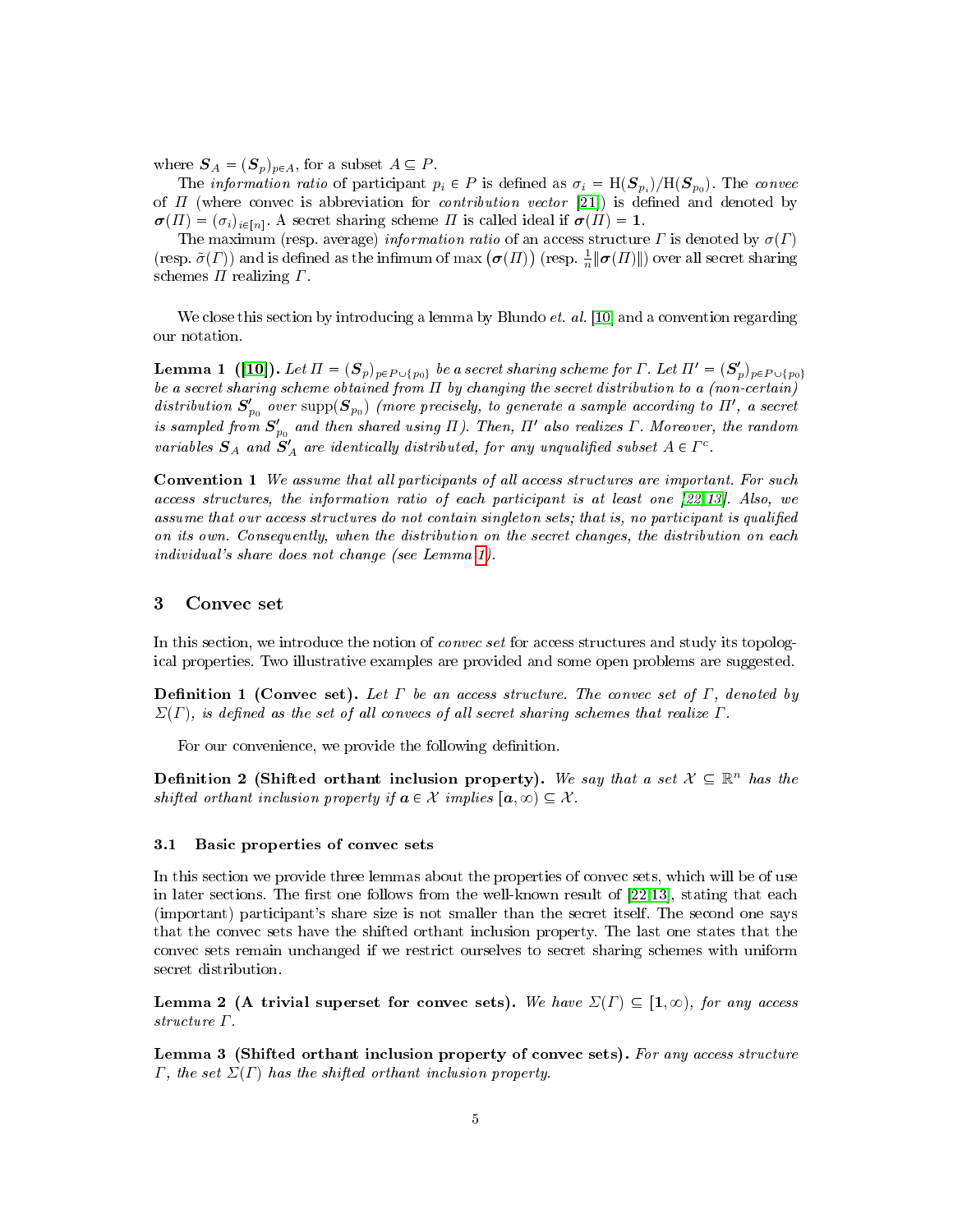*Proof.* Let  $a \in \Sigma(\Gamma)$ . For any point  $a' \in [a, \infty)$  we show that  $a' \in \Sigma(\Gamma)$ . The reason is that given a secret sharing scheme  $\Pi = (\mathcal{S}_p)_{p \in P \cup \{p_0\}}$  for  $\Gamma$  with  $\boldsymbol{\sigma}(\Pi) = \boldsymbol{a}$ , it is easy to construct a secret sharing scheme  $\Pi'$  for  $\Gamma$  with  $\sigma(\Pi') = a'$ ; simply give dummy shares to the participant to increase their share size. More precisely, let  $\Pi' = \left(\bm{S}_{p_0}, (\bm{S}_p, \bm{S}'_p)_{p \in P}\right)$  where  $(\mathbf{S}_p')_{p\in P}$  is independent form  $\Pi$  and it is chosen such that  $(\text{H}(\mathbf{S}_p'))_{p\in P} = \text{H}(\mathbf{S}_{p_0})(\mathbf{a}' - \mathbf{a}) \geq \mathbf{0}$ . Clearly,  $\Pi'$  realizes  $\Gamma$  and  $\sigma(\Pi') = a'$ ; hence,  $a' \in \Sigma(\Gamma)$ .

Lemma 4 (Uniform secret invariance property of convec sets). Let  $\Gamma$  be an access structure. The convec set of  $\Gamma$  is the set of all convecs of all secret sharing schemes having uniform secret distribution and realizing Γ.

*Proof.* Let  $a \in \Sigma(\Gamma)$  and suppose that  $\Pi = (\mathcal{S}_p)_{p \in P \cup \{p_0\}}$  is a secret sharing scheme for  $\Gamma$  with convec  $a$ . We show that there exists a secret sharing scheme  $\Pi'$ , with uniform secret distribution, for  $\Gamma$  with the same convec.

By Lemma [1](#page-4-1) (see also Convention [1\)](#page-4-2), there exists a secret sharing scheme  $\Pi'' = (\mathbf{S}_p'')_{p \in P \cup \{p_0\}}$ for  $\varGamma$  such that  $S_{p_0}''$  is uniform over  ${\rm supp}({\bm S}_{p_0}),$  and  ${\bm S}_p''$  is distributed identically as  $\hat{{\bm S}_p}$  for every  $p \in P$ .

Consequently,  $a'' = \sigma(\Pi'') = \frac{H(\mathcal{S}_{p_0})}{H(\mathcal{S}''')}$  $\frac{H(\mathcal{S}_{p_0})}{H(\mathcal{S}_{p_0}^{\prime\prime})}\boldsymbol{a}\preceq \boldsymbol{a}$ ; that is,  $\boldsymbol{a}\in[\boldsymbol{a}^{\prime\prime},\infty)$ . We can then construct  $\Pi^{\prime}$ , realizing  $\Gamma$  with  $\boldsymbol{\sigma}(H') = \boldsymbol{a}$ , from  $H''$  similar to the proof of the shifted orthant inclusion property (Lemma [3\)](#page-4-3), by increasing each participant's share size, without changing secret distribution.  $\Box$ 

# 3.2 On interiors of convec sets

In this section, we prove a proposition, showing that the interiors of convec sets are convex. First, we present two lemmas, and then the proposition.

<span id="page-5-0"></span>Lemma 5 (Closure convexity of convec sets). The convec set of any access structure is a set with a convex closure.

*Proof.* Let  $\Gamma$  be an access structure on participant set  $P$ . Equivalently, we prove the following claim. For every real number  $x \in [0, 1]$ , and every pair of vectors  $a, b \in cl(\Sigma(\Gamma))$ , there is a sequence  $\{H_j\}$  of secret sharing schemes such that: 1) each  $H_j$  realizes  $\Gamma$ , 2) the sequence  $\{\boldsymbol{\sigma}(H_j)\}\)$  converges to  $x\boldsymbol{a} + (1 - x)\boldsymbol{b}$ .

It is sufficient to prove the claim for convecs  $a, b \in \Sigma(\Gamma)$ . Let  $\Pi_a = (A_p)_{p \in P \cup \{p_0\}}$  and  $\Pi_{\rm b}=\big(\bm B_p\big)_{p\in P\cup\{p_0\}}$  be secret sharing schemes realizing  $\varGamma$  with convecs  $\bm a$  and  $\bm b$ , respectively. For each j, we construct a secret sharing  $\Pi_i$  satisfying the required properties.

Assume that  $x = c/d$  is rational, the secret random variables  $\boldsymbol{A}_{p_0}$  and  $\boldsymbol{B}_{p_0}$  are both uniform, and  $|\text{supp}(\bm{A}_{p_0})|=|\text{supp}(\bm{B}_{p_0})|.$  In this situation,  $\Pi_j$  can be simply constructed by Stinson's λ-decomposition technique [\[35\]](#page-20-17) by using c instances of  $\Pi_a$  and  $d-c$  instances of  $\Pi_b$  (i.e.,  $\lambda = d$ ). It is easy to remove the uniform distribution assumption on the secret, thanks to Lemma [1,](#page-4-1) and extend this argument to the case where the ratio  $y = {\rm H}(\bm A_{p_0}) / {\rm H}(\bm B_{p_0})$  is rational. The remaining part of the proof is devoted to handle the general case.

Let  $\{x_i\}, \{y_i\}$  be two sequences of non-negative rational numbers respectively converging to x and y. Let  $x_j = c_j / d_j$  and  $y_j = e_j / f_j$  where  $c_j, d_j, e_j, f_j$  are non-negative integers. The secret sharing scheme  $\Pi_j~=~\big(\bm{S}_p\big)_{p\in P\cup\{p_0\}}$  is constructed as follows. Consider a matrix of random variables with  $f_j c_j + e_j (d_j - c_j)$  rows and  $|P| + 1$  columns. Each column is labeled with an element of  $P \cup \{p_0\}$  and all rows are independent random variables. The top  $f_j c_j$  rows are identically distributed as  $\Pi_a$  and the bottom  $e_j(d_j - c_j)$  rows are identically distributed as  $\Pi_b$ . For each  $p \in P \cup \{p_0\}$ , the random variable  $S_p$  is defined to be the column with label p. It is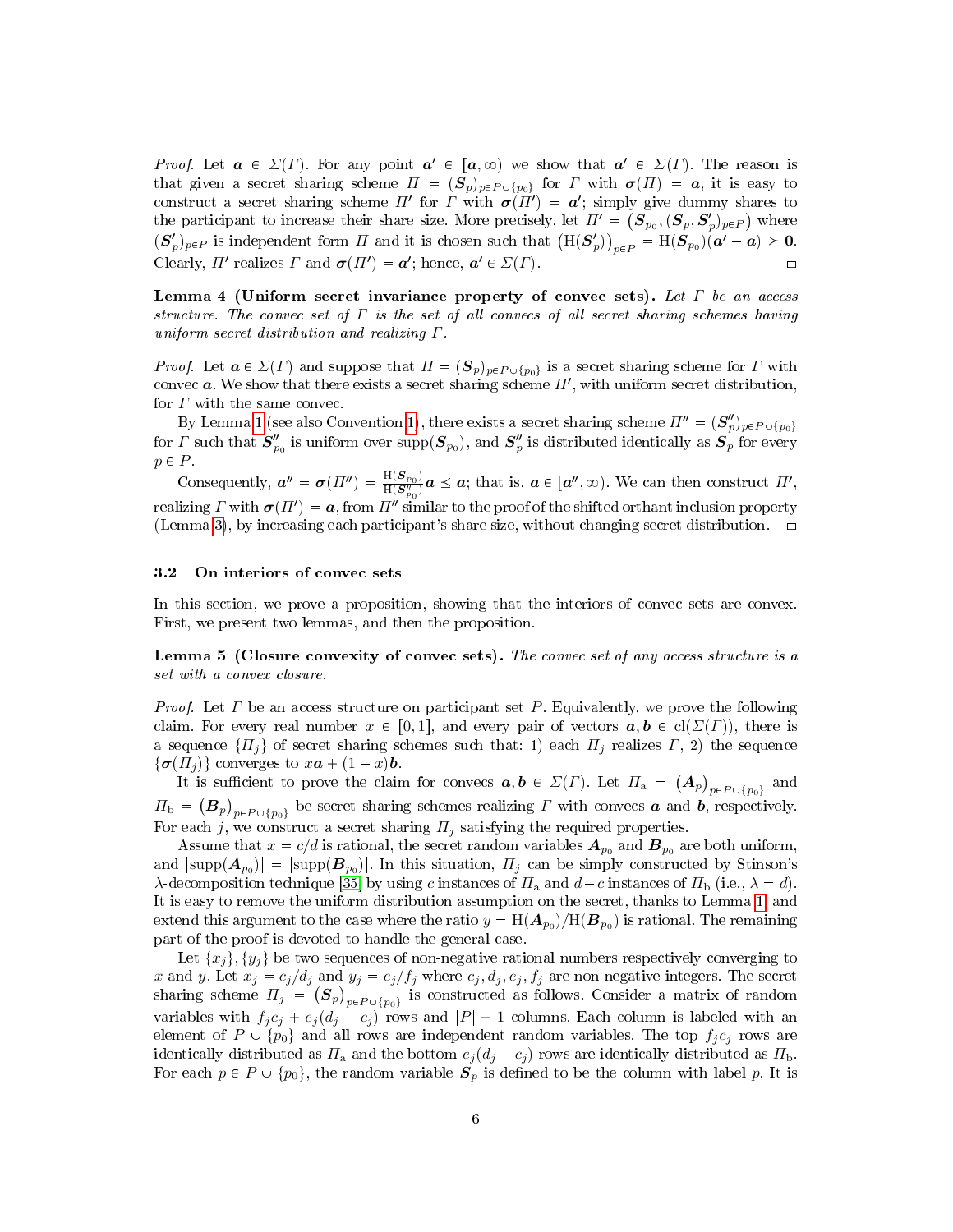easy to see that  $\Pi_j$  realizes Γ. We continue to show that  $\sigma(\Pi_j)$  converges to  $x\mathbf{a} + (1-x)\mathbf{b}$ . By independence of the random variables, we have  $H(\mathbf{S}_p) = f_j c_j H(\mathbf{A}_p) + e_j (d_j - c_j) H(\mathbf{B}_p)$ , for every  $p \in P \cup \{p_0\}$ . Therefore,

$$
\frac{\mathcal{H}(\mathcal{S}_p)}{\mathcal{H}(\mathcal{S}_{p_0})} = \frac{f_j c_j \mathcal{H}(\mathcal{A}_p) + e_j (d_j - c_j) \mathcal{H}(\mathcal{B}_p)}{f_j c_j \mathcal{H}(\mathcal{A}_{p_0}) + e_j (d_j - c_j) \mathcal{H}(\mathcal{B}_{p_0})} \\
= \frac{x_j}{x_j + (1 - x_j) y_j / y} \frac{\mathcal{H}(\mathcal{A}_p)}{\mathcal{H}(\mathcal{A}_{p_0})} + \frac{(1 - x_j)}{x_j y / y_j + (1 - x_j)} \frac{\mathcal{H}(\mathcal{B}_p)}{\mathcal{H}(\mathcal{B}_{p_0})}.
$$

or more compactly,

$$
\boldsymbol{\sigma}(II_j) = \frac{x_j}{x_j + (1-x_j)y_j/y} \boldsymbol{a} + \frac{(1-x_j)}{x_j y/y_j + (1-x_j)} \boldsymbol{b} ,
$$

which clearly converges to  $x\mathbf{a} + (1 - x)\mathbf{b}$ , concluding the claim.

<span id="page-6-0"></span>**Lemma 6.** Let  $X \subseteq \mathbb{R}^n$  be a set with a convex closure, having the shifted orthant inclusion property. Then, the interior of  $X$  is convex.

*Proof.* We show that  $int(\mathcal{X}) = int(cl(\mathcal{X}))$ . The claim then follows since the interior of any convex set is convex as well. Obviously,  $\text{int}(\mathcal{X}) \subseteq \text{int}(\text{cl}(\mathcal{X}))$ . Therefore, it is sufficient to show that  $\text{int}(\text{cl}(\mathcal{X})) \subseteq \text{int}(\mathcal{X})$ . Let  $b \in \text{int}(\text{cl}(\mathcal{X}))$ . Equivalently, we show that  $b \in \text{int}(\mathcal{X})$ . Let  $B \subseteq \text{cl}(\mathcal{X})$ be an open ball that contains **b**. Let  $a \in B$  be a point which is element-wise strictly smaller than **b**, i.e,  $a < b$ . Since  $a \in cl(\mathcal{X})$ , there exists a sequence  $a_0, a_1, a_2, \ldots$  of points in X belonging to the open set  $\{x \mid x \lt b\} \cap B$  and converging to a. Since  $a_0 \in \mathcal{X}$ , by the shifted orthant inclusion property of the set, we have  $[a_0, \infty) \subset \mathcal{X}$ . Clearly,  $\{x \mid a_0 \prec x\} \cap B$  is an open convex set that contains **b** and is completely contained in  $\mathcal{X}$ . Therefore,  $\mathbf{b} \in \text{int}(\mathcal{X})$ .

Proposition 1 (Interior convexity of convec sets). The interior of the convec set of any access structure is convex.

Proof. Recall the shifted orthant inclusion (Lemma [3\)](#page-4-3) and closure convexity (Lemma [5\)](#page-5-0) prop-erties of convec sets. The claim is then an immediate consequence of Lemma [6.](#page-6-0)

### 3.3 On frontiers of convec sets

In this section, we prove that there is no access structure with an open convec set; that is, the frontier of a convec set is a proper subset of its boundary. We conclude that the convec set of an access structure is either closed or neither-open-nor-closed (NONC). Subsequently, we define the notion of closed/NONC access structures. The frontier of a closed access structure is empty whereas that of a NONC access structure is non-empty and a proper subset of its boundary. First, we provide a lemma, then a proposition and finally the definition.

<span id="page-6-1"></span>Lemma 7 (Participant-specific rate-one scheme). Let  $\Gamma$  be an access structure,  $m \geq 2$  be an integer and  $p \in P(\Gamma)$ . Then, there exist a secret sharing scheme, with secret space size m, realizing  $\Gamma$ , such that the information ratio of participant p is one.

*Proof.* In the Sperner system, let  $\Gamma = \Gamma_0 + p\Gamma_1$ , where  $\Gamma_0$ ,  $\Gamma_1$  are access structures both on the participant set  $P' = P \setminus \{p\}$ . More precisely,  $\Gamma_0 = \{A \subseteq P' \mid A \in \Gamma\}$  and  $\Gamma_1 = \{A \subseteq P' \mid A \notin \Gamma\}$  $\Gamma, A \cup \{p\} \in \Gamma\}.$  It is well-known that every access structure admits a secret sharing scheme with secret space  $\mathbb{Z}_m$  [\[20\]](#page-20-1). Let  $\Pi_1, \Pi_2$  be, respectively, such secret sharing schemes for  $\Gamma_1, \Gamma_2$ . We construct a secret sharing scheme for  $\Gamma$  such that the secret is uniform over  $\mathbb{Z}_m$  and the information ratio of participant p is one. To share a secret  $s \in \mathbb{Z}_m$ , we choose a uniformly random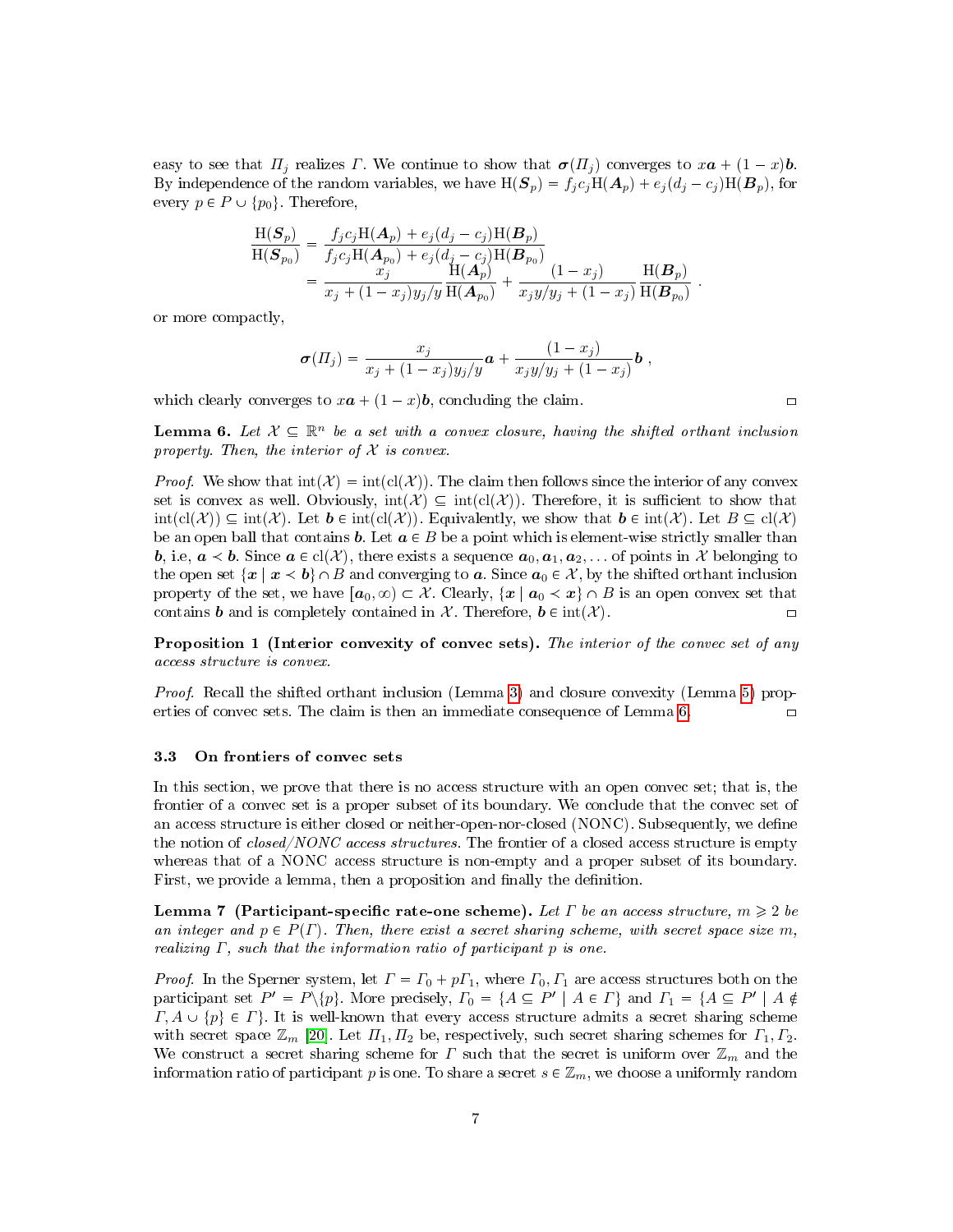$r \in \mathbb{Z}_m$  and give the share r to p. Then, we share  $s+r$  as a secret using the scheme  $\Pi_1$  and share the secret s using the scheme  $\Pi_0$ . Consequently, every participant in  $P'$  receives a share from each of the schemes. But p receives a random element of  $\mathbb{Z}_m$  as his share. Clearly, the resulting scheme realizes  $\Gamma$  and the information ratio of participant  $p$  is one.

Proposition 2 (Convec sets are not open). There does not exist an access structure with an open convec set.

*Proof.* Let  $\Gamma$  be an access structure on n participants. According to Lemma [2,](#page-4-4) we have  $\Sigma(\Gamma) \subseteq$  $\lceil 1, \infty \rceil$ . Also, according to Lemma [7,](#page-6-1) for every  $i \in [n]$ , there exists a convec  $(\sigma_1, \ldots, \sigma_n) \in \Sigma(\Gamma)$ , such that  $\sigma_i = 1$ . Clearly, all these convecs lie on the boundary of  $\Sigma(\Gamma)$ . Therefore,  $\Sigma(\Gamma)$  is not open.  $\Box$ 

<span id="page-7-0"></span>Definition 3 (Closed and NONC access structures). An access structure is called closed (resp. NONC) if its convec set is closed (resp. neither-open-nor-closed).

<span id="page-7-1"></span>Corollary 1 (Frontiers of closed and NONC access structures). The frontier of the convec set of a closed access structure is empty and that of a NONC access structure is a nonempty proper subset of its boundary.

# 3.4 Pareto-optimality

In this section, we first define two notions of optimality for convecs and a notion of optimality for secret sharing schemes. Then, we provide an equivalent definition of maximum and average information ratio of an access structure, already given in Section [2.3.](#page-3-1)

First, we recall the definition of Pareto-optimality for a subset of multi-dimensional real space, as a partially ordered set.

Pareto-optimal points. Let  $X \subseteq \mathbb{R}^n$ . A point  $a \in \mathcal{X}$  is said to be Pareto-minimal for X if for any vector  $\mathbf{b} \in \mathcal{X}$ , which is comparable with  $\mathbf{a}$ , it holds that  $\mathbf{a} \leq \mathbf{b}$ . A point  $\mathbf{a} \in cl(\mathcal{X})$  is said to be Pareto-infimal for  $\mathcal X$  if it is Pareto-minimal for  $cl(\mathcal X)$ . The set of all Pareto-infimal and Pareto-minimal points of X are, respectively, denoted by  $\inf_{P}(\mathcal{X})$  and  $\min_{P}(\mathcal{X})$ . Notice that  $\mathrm{inf}_{P}(\mathcal{X}) = \mathrm{min}_{P}(\mathrm{cl}(\mathcal{X})).$ 

**Definition 4 (Pareto-minimal/infimal convecs).** Let  $\Gamma$  be an access structure. Any vector in the set of Pareto-minimal points of  $\Sigma(\varGamma),$  i.e.,  $\min_{\mathrm{P}}(\Sigma(\varGamma))$ , is called a Pareto-minimal vector (convec). Any vector in the set of Pareto-infimal points of  $\Sigma(\Gamma)$ , i.e.,  $\inf_{P}(\Sigma(\Gamma))$ , is called a Pareto-infimal vector.

According to the shifted orthant inclusion property (Lemma [3\)](#page-4-3) of convec sets, the closure of a convec set is uniquely determined by its Pareto-inmal convecs. More precisely, we have the following corollary.

**Corollary 2.** We have  $cl(\Sigma(\Gamma)) = \bigcup_{\mathbf{x} \in \inf_{\Gamma}(\Sigma(\Gamma))} [\mathbf{x}, \infty)$ , for every access structure  $\Gamma$ .

Note that for a given access structure, there does not necessarily exist a secret sharing scheme for a given Pareto-infimal vector; see Example [2.](#page-8-0) However, by definition, a Pareto-minimal vector corresponds to some secret sharing scheme realizing the access structure. Thus, we provide the following notion of optimality for secret sharing schemes.

**Definition 5** (Pareto-minimal secret sharing scheme). Let  $\Pi$  be a secret sharing scheme realizing an access structure  $\Gamma$ . We call  $\Pi$  a Pareto-minimal scheme for  $\Gamma$  if its convec is Pareto-minimal, i.e.,  $\boldsymbol{\sigma}(H) \in \text{min}_{P} (\Sigma(\Gamma)).$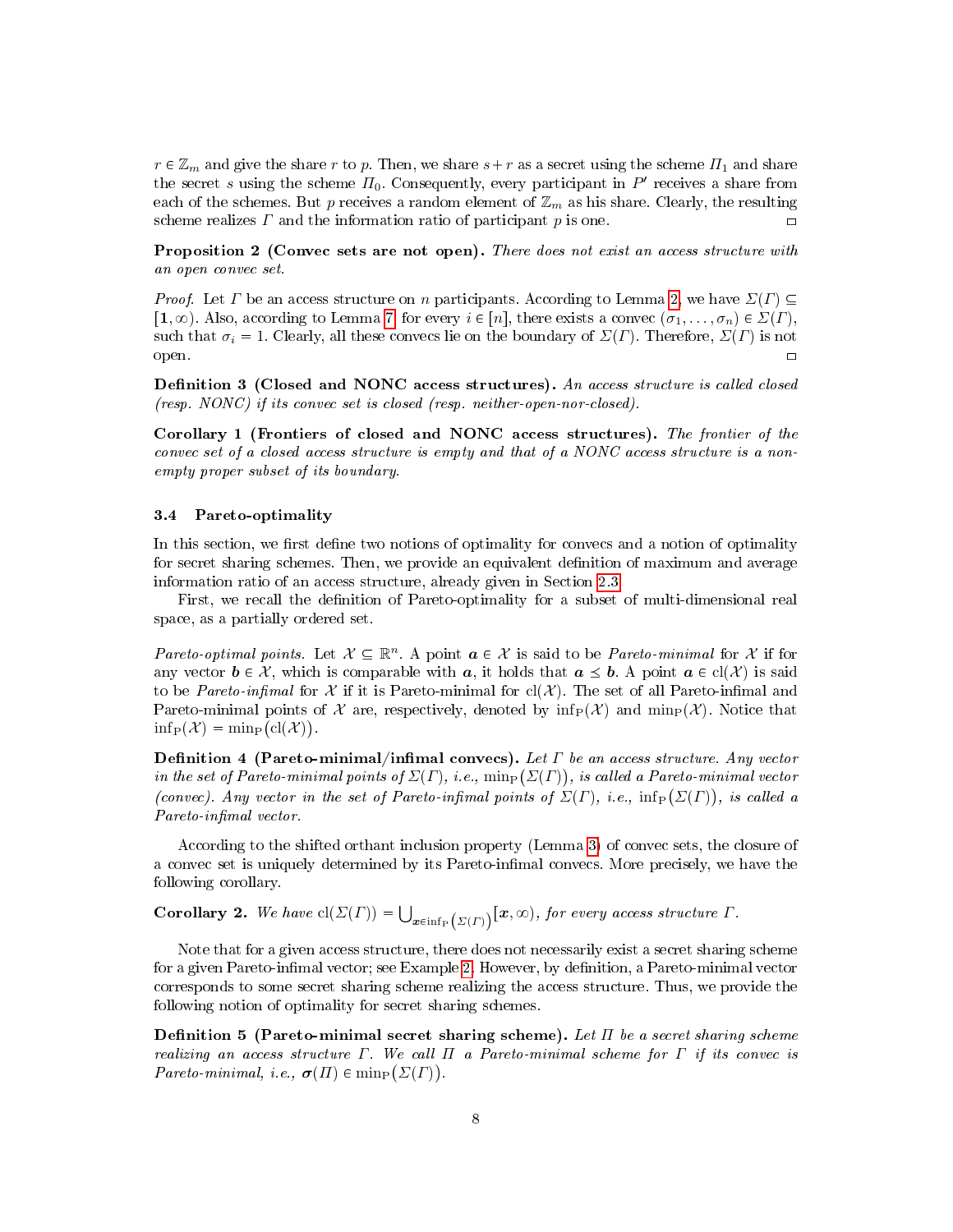Corollary 3 (Equivalent definition of information ratio). Let  $\Gamma$  be an access structure on n participants. Then,

$$
\sigma(\Gamma) = \min\{\max(\boldsymbol{x}) : \boldsymbol{x} \in \inf_{P} (\Sigma(\Gamma))\},\,
$$

and

$$
\tilde{\sigma}(\Gamma) = \frac{1}{n} \min \{ ||\mathbf{x}|| : \mathbf{x} \in \inf_{P} (\Sigma(\Gamma)) \}.
$$

#### 3.5 Two examples

In this section, we introduce two examples that will be referred to in later sections. Two related open problems are mentioned in Section [3.6.](#page-8-1)

<span id="page-8-2"></span>Example 1 ( $\mathcal{P}_3$  access structure) Consider the graph access structure  $\mathcal{P}_3 = ab + bc + cd$ , i.e., a path of length 3. It can be shown [\[13\]](#page-19-10) that  $cl(\Sigma(\mathcal{P}_3))$  has two extreme points,  $(1, 1, 2, 1)$  and  $(1, 2, 1, 1)$ , which we call extreme convecs. Therefore, any Pareto-infimal convec  $x \in \inf_{P} (\Sigma(\mathcal{P}_3))$ is a convex combination of the two extreme convecs, that is, of the form  $x = (1, 1+x, 2-x, 1)$  for some real number  $x \in [0, 1]$ . It can be shown (e.g., using Stinson's  $\lambda$ -decomposition method [\[35\]](#page-20-17)) that when x is rational, these convecs are Pareto-minimal as well. Thus,  $\tilde{\sigma}(\mathcal{P}_3) = \frac{5}{4}$ , which is achieved by any Pareto-infimal convec, and  $\sigma(\mathcal{P}_3) = \frac{3}{2}$ , which is achieved only by the Paretominimal convec  $(1, \frac{3}{2}, \frac{3}{2}, 1)$ . We do not know if this access structure is closed (see Question [6\)](#page-9-1).

<span id="page-8-0"></span>**Example 2 (** $\mathcal{F}$  $\overline{\mathcal{F}}$  **access structure)** Beimel-Livne [\[5,](#page-19-16)[6\]](#page-19-17) and Matús [\[28\]](#page-20-6) have independently introduced an access structure on 12 participants, which we denote by  $\mathcal{F} \cdot \overline{\mathcal{F}}$  (see also Example [3](#page-10-0) and Figure [1\)](#page-10-1). In the Sperner system, the minimal representation of  $\mathcal{F}$   $\bar{\mathcal{F}}$  is the product of the Sperner representations of the following two ideal access structures

$$
\mathcal{F} = p_1 p_4 + p_2 p_5 + p_3 p_6 + p_1 p_2 p_6 + p_1 p_3 p_5 + p_2 p_3 p_4 + p_4 p_5 p_6
$$

and

$$
\mathcal{F} = q_1 q_4 + q_2 q_5 + q_3 q_6 + q_1 q_2 q_6 + q_1 q_3 q_5 + q_2 q_3 q_4 + q_4 q_5 q_6 + q_3 q_4 q_5,
$$

derived form Fano and non-Fano matroids, respectively.

Matús [\[28\]](#page-20-6) has proved that  $\mathcal F$  (resp.  $\overline{\mathcal F}$ ) does not have an ideal scheme when the secret space size is odd (resp. even). The access structure  $\mathcal{F} \times \overline{\mathcal{F}}$  is called nearly ideal since while it is not ideal [\[28\]](#page-20-6), its information ratio is one  $[5,6]$  $[5,6]$ ; that is, the all-one vector is Pareto-infimal but not Pareto-minimal. Therefore,  $\mathcal{F}$   $\overline{\mathcal{F}}$  is a NONC access structure and  $cl(\Sigma(\mathcal{F} \cdot \overline{\mathcal{F}})) = [1, \infty)$ . The results of [\[5](#page-19-16)[,6\]](#page-19-17) can be used to show that  $\Sigma(\mathcal{F}, \overline{\mathcal{F}})$  includes the points of the set  $\{(\bm{x}, y)\}$  $\bm{x},\bm{y}\in\mathbb{R}^6, (\bm{1}\leq \bm{x}\wedge\bm{1}\leq \bm{y})\vee(\bm{1}<\bm{x}\wedge\bm{1}\leq \bm{y})\}$ . Lemma [7](#page-6-1) can be used to show that  $\Sigma(\mathcal{F}^{\top}\overline{\mathcal{F}})$ includes additional points as well; for example, for any  $i \in \{1, \ldots, 6\}$ , some vector of the form  $(x_1, \ldots, x_6, 1)$  (resp.  $(1, y_1, \ldots, y_6)$ ), in  $\mathbb{R}^{12}$ , is in the set where  $x_i = 1$  (resp.  $y_i = 1$ ). The exact form of  $\Sigma(\mathcal{F} \cdot \overline{\mathcal{F}})$  is unknown to us, and in particular, we do not know if  $\mathcal{F} \cdot \overline{\mathcal{F}}$  has any Pareto-minimal convec (see Question [7\)](#page-9-2).

#### <span id="page-8-1"></span>3.6 Some open problems

Several problems regarding convec sets remain open. The ideal access structures are closed since their convec set is  $[1, \infty)$ . We are not aware of any other closed access structure.

<span id="page-8-3"></span>Question 1 (Non-ideal closed access structure) Is there a non-ideal closed access structure?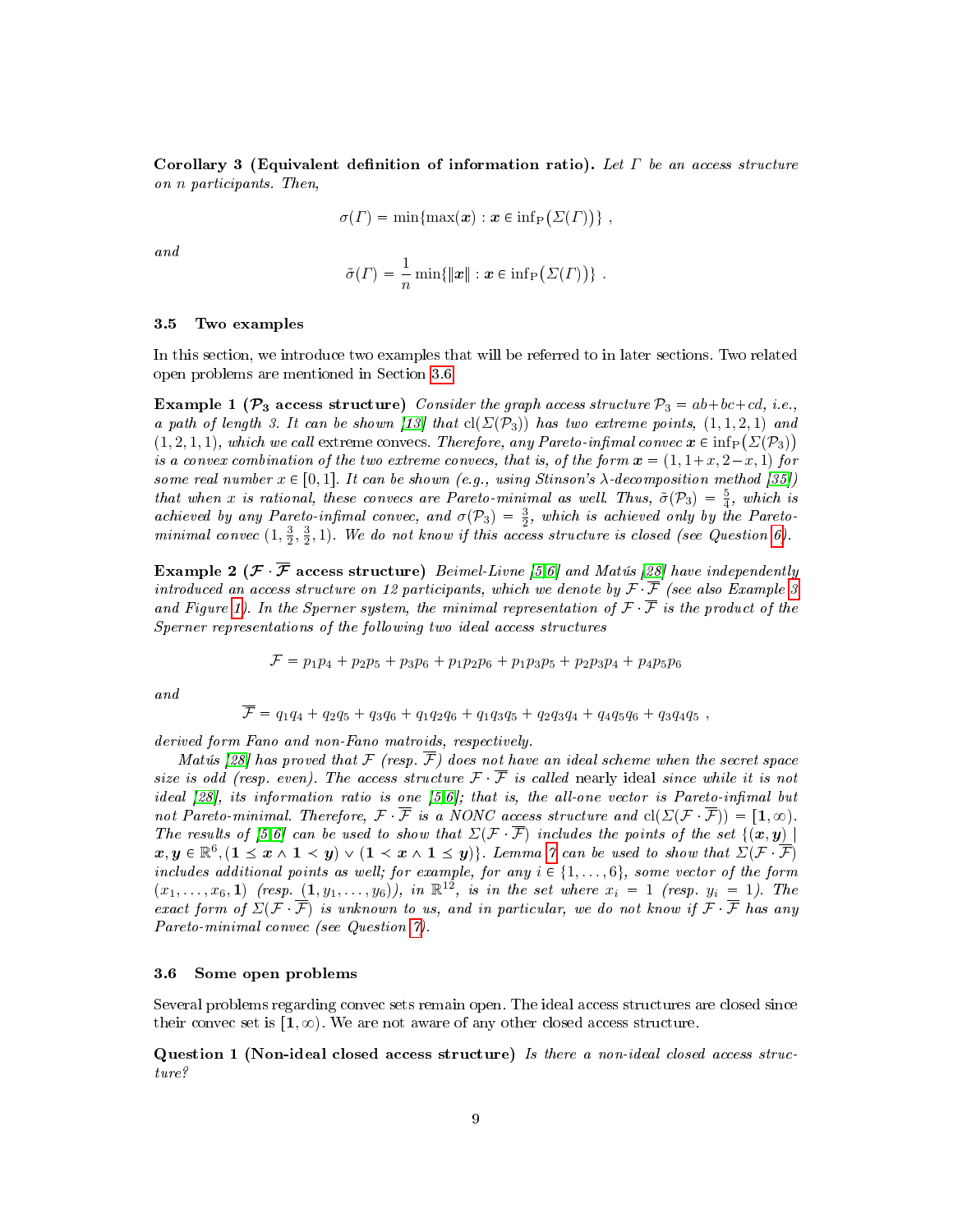More generally, characterizing access structures with respect to Definition [3](#page-7-0) seems an interesting question.

Question 2 (Characterizing closed access structures) Determine which access structures are closed and which ones are NONC (i.e., characterizing them in terms of emptiness of the frontiers of their convec sets; see Corollary [1\)](#page-7-1).

Also, note that the convec set of closed access structures are convex by themselves (i.e., without taking closure). We do not know if there exists any NONC access structures with a convex convec set.

<span id="page-9-3"></span>Question 3 (Characterizing NONC access structures w.r.t. convexity) Determine which NONC access structures are convex and which ones are non-convex. In particular, is there a NONC access structure whose convec set is convex (resp. non-convex)?

Trivially, every access structure has at least one Pareto-inmal convec. However, it is unclear if this is also the case for some Pareto-minimal convec.

Question 4 (Existence of a Pareto-minimal scheme) Does every access structure admit at least one Pareto-minimal secret sharing scheme?

The (closure of) convec set of some access structures (e.g., Examples [1](#page-8-2) and [2\)](#page-8-0) can be proved to be polytopes. It is intriguing to think that this is the case for every access structure.

Question 5 (Non-polytope convec sets) Is there an access structure such that its convec set is not a polytope?

Finally, concerning Examples [1](#page-8-2) and [2,](#page-8-0) we present two more specific questions in the following.

<span id="page-9-1"></span>Question 6 (Convec set of  $\mathcal{P}_3$ ) Following Example [1,](#page-8-2) is the set  $\Sigma(\mathcal{P}_3)$  convex (equivalently, is  $(1, 1 + x, 2 - x, 1)$  a Pareto-minimal convec for  $\mathcal{P}_3$  for every irrational  $x \in (0, 1)$ ?

<span id="page-9-2"></span>Question 7 (Convec set of  $\mathcal{F}(\overline{\mathcal{F}})$  Following Example [2,](#page-8-0) determine the set  $\Sigma(\mathcal{F}(\overline{\mathcal{F}}))$ . Is it a convex set? Does it have any Pareto-minimal convec?

Note that a positive answer to Question [6](#page-9-1) leads to a positive answer to Question [1,](#page-8-3) while a negative answer partially answers Question [3](#page-9-3) (i.e., there exists non-convex NONC access structures).

# <span id="page-9-0"></span>4 Substitution technique

In this section, we describe different notions of *substitution* for real vectors, subsets of the real space and access structures. We then propose a conjecture, referred to as the substitution conjecture that relates the latter two substitution operations. A second conjecture, called Uniform Share Distribution (USD), is also presented, under which the substitution conjecture is partially proved. More precisely, the substitution conjecture is a statement about equality of two sets. If the USD conjecture holds, then we will show that one set includes the other one.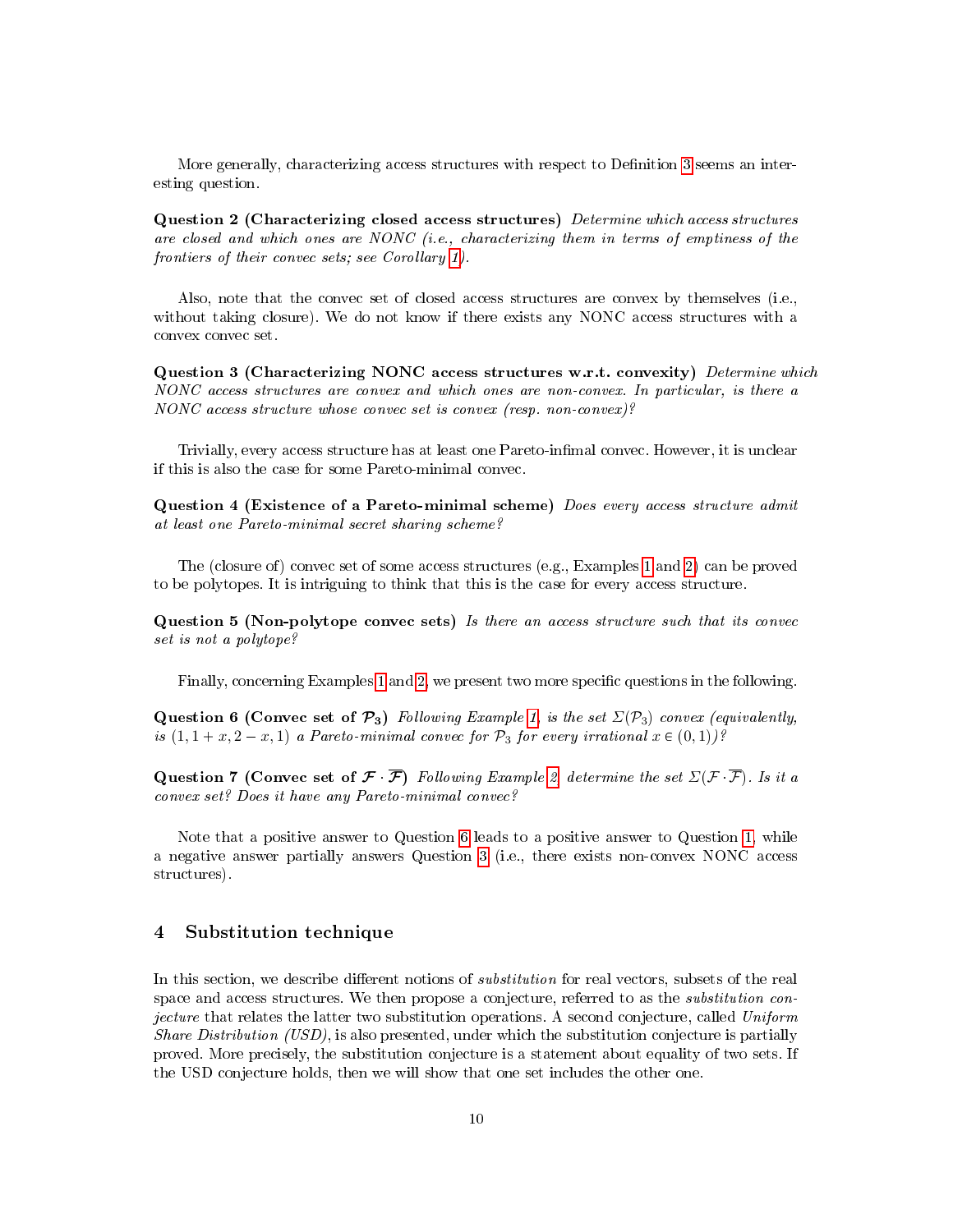#### 4.1 Vector/Subset substitution

Let  $\mathbf{x} = (x_1, \ldots, x_n)$  and  $\mathbf{y} = (y_1, \ldots, y_m)$  be two real vectors. The vector  $\mathbf{x}$ , in which the ith element has been substituted with  $x_i y$ , is denoted by  $x[i \rightarrow y]$ ; that is,

$$
\boldsymbol{x}[i \rightarrow \boldsymbol{y}] = (x_1, \ldots, x_{i-1}, x_i y_1, \ldots, x_i y_m, x_{i+1}, \ldots, x_n).
$$

Let  $\mathcal{X} \subseteq \mathbb{R}^n$  and  $\mathcal{Y} \subseteq \mathbb{R}^m$  be two arbitrary sets. For every  $i \in [n]$ , we define the set  $\mathcal{X}[i \to \mathcal{Y}] \subseteq \mathbb{R}^{n+m-1}$  as follows:

$$
\mathcal{X}[i \to \mathcal{Y}] = \{x[i \to y] \mid (x, y) \in \mathcal{X} \times \mathcal{Y}\}.
$$

#### 4.2 Access structure substitution

Let  $\Gamma_1$  and  $\Gamma_2$  be two access structures, respectively on (not necessarily disjoint) participant sets P and Q, and let  $p_i \in P$ . We refer to  $\Gamma_3 = \Gamma_1[p_i \to \Gamma_2]$  as the access structure in which the participant  $p_i$  has been substituted with  $\Gamma_2$ , in the following sense. In the Sperner representation of  $\Gamma_1$ , we replace  $p_i$  with  $\Gamma_2$  and then expand and simplify the expression naturally. This concept has already been introduced by Martin in [\[26\]](#page-20-2) and some basic properties of the resulting access structure has been also studied. More precisely, the participant set of  $\Gamma_3$  is  $P(\Gamma_3) = P_{-i} \cup Q$ , where  $P_{-i} = P \setminus \{p_i\}$ , and for every  $A \subseteq P(\Gamma_3)$  we have:

$$
A \in \Gamma_3 \Leftrightarrow (A \cap P \in \Gamma_1) \vee \left( ((A \cap P) \cup \{p_i\} \in \Gamma_1) \wedge (A \cap Q \in \Gamma_2) \right).
$$

<span id="page-10-0"></span>Example 3 (Access structure substitution) Let  $\Gamma_1 = ab + ac + bc$  and  $\Gamma_2 = a + cd + ce + f$ . We then have  $\Gamma_1[c \to \Gamma_2] = ab + a(a + cd + ce + f) + b(a + cd + ce + f) = a + bcd + bc + bf$ . As another example, let  $\Gamma = ab$  and  $\mathcal{F}, \overline{\mathcal{F}}, \mathcal{F}, \overline{\mathcal{F}}$  be as in Example [2.](#page-8-0) Then,  $\Gamma[a \to \mathcal{F}][b \to \overline{\mathcal{F}}] = \mathcal{F} \cdot \overline{\mathcal{F}}$ . See Figure [1.](#page-10-1)

<span id="page-10-1"></span>

Fig. 1: The access structure  $\mathcal{F} \cdot \overline{\mathcal{F}} = \Gamma[a \to \mathcal{F}][b \to \overline{\mathcal{F}}]$  where  $\Gamma = ab$  (see Example [3\)](#page-10-0). Also, it can be viewed as  $\mathcal{F} \cdot \overline{\mathcal{F}} = \Gamma[p_7 \to \mathcal{F}]$  where  $\Gamma = \mathcal{F} \cdot p_7$  (see Remark [2\)](#page-11-0). See Example [2](#page-8-0) for descriptions of  $\mathcal{F}, \overline{\mathcal{F}}$  and  $\mathcal{F}, \overline{\mathcal{F}}$ .

Our particular case of interest is when  $P$  and  $Q$  are disjoint. For subsets  $A, B$ , let  $AB$  and  $Ap_i$  be respectively short notations for  $A\cup B$  and  $A\cup \{p_i\}$ . In this case, in order to characterize the qualified sets and forbidden sets of  $\Gamma_3 = \Gamma_1[p_i \to \Gamma_2]$ , we define:

$$
\mathcal{B} = \{B \mid B \subseteq P_{-i} \land B \in \Gamma_1\},\n\mathcal{C} = \{C \mid C \subseteq P_{-i} \land C \in \Gamma_1^c \land Cp_i \in \Gamma_1\},\n\mathcal{D} = \{D \mid D \subseteq P_{-i} \land Dp_i \in \Gamma_1^c\}.
$$
\n(1)

It is then easy to verify that:

$$
\Gamma_3 = \{ BA \mid B \in \mathcal{B} \land A \subseteq Q \} \cup \{ CK \mid C \in \mathcal{C} \land K \in \Gamma_2 \},
$$
\n
$$
(2)
$$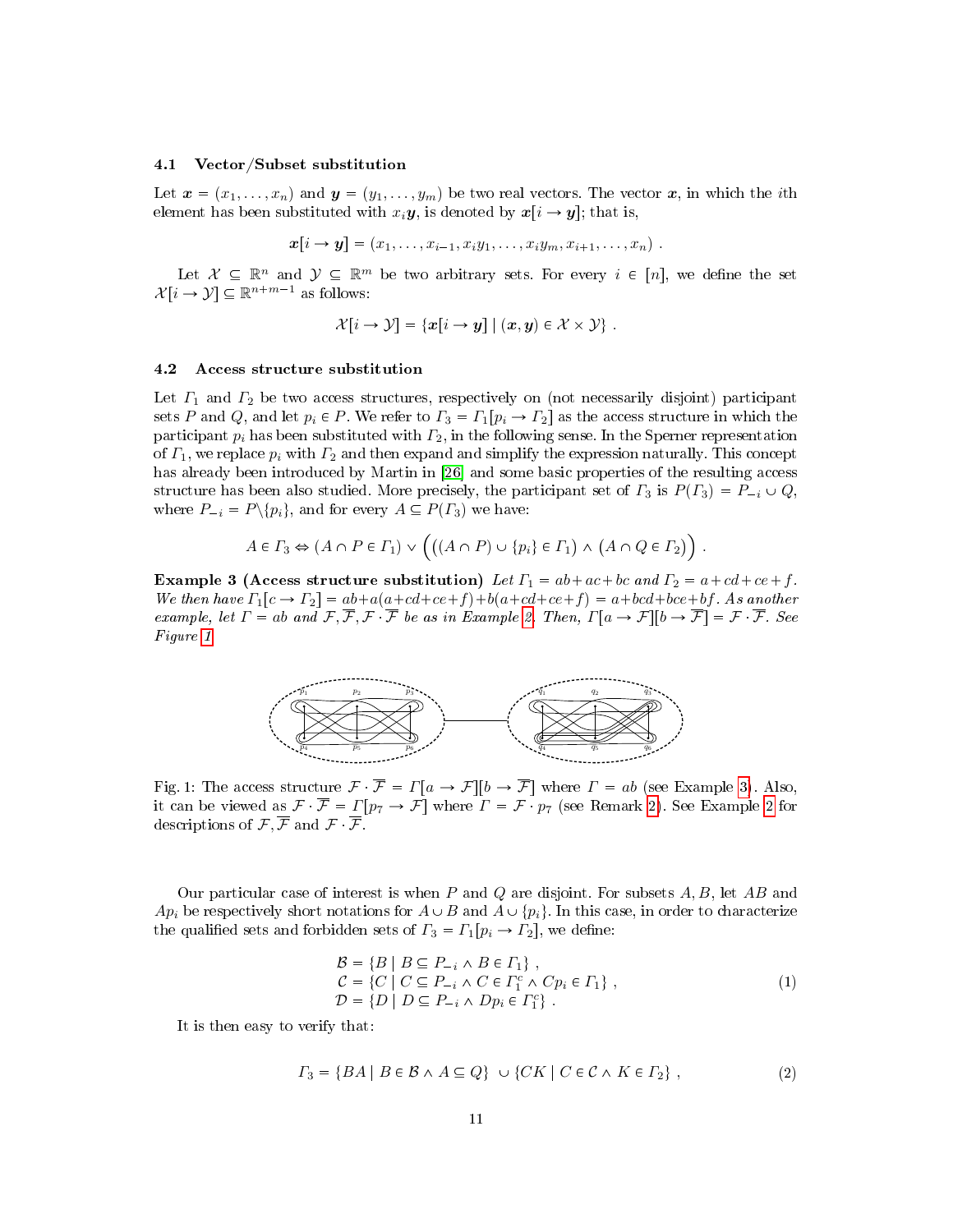and

$$
\Gamma_3^c = \{ CJ \mid C \in \mathcal{C} \land J \in \Gamma_2^c \} \cup \{ DA \mid D \in \mathcal{D} \land A \subseteq Q \} . \tag{3}
$$

#### 4.3 The substitution conjecture

Consider two access structures with disjoint participant sets and denote the closure of their convec sets by  $\mathcal{X}_1$  and  $\mathcal{X}_2$ . Substitute the second access structure for some participant in the first one to get a third access structure, with convec set closure  $\mathcal{X}_3$ . We conjecture that  $\mathcal{X}_1[i \rightarrow \infty]$  $\mathcal{X}_2 = \mathcal{X}_3$ , where i corresponds to the coordinate of the substituted participant in  $\mathcal{X}_1$ . Below we present a formal statement of this conjecture.

<span id="page-11-2"></span>Conjecture 1 (Substitution conjecture) Let  $\Gamma_1$  and  $\Gamma_2$  be two access structures on disjoint participant sets. Let  $p_i \in P(\Gamma_1)$  and define  $\Gamma_3 = \Gamma_1[p_i \to \Gamma_2]$ . Let  $\mathcal{X}_j = \text{cl}(\Sigma(\Gamma_j))$ , for  $j = 1, 2, 3$ and let index  $i \in [n]$  correspond to the coordinate of participant  $p_i$  in  $\mathcal{X}_1 \subseteq \mathbb{R}^n$ . Then,  $\mathcal{X}_3 =$  $\mathcal{X}_1[i \rightarrow \mathcal{X}_2]$ ; that is,

I.  $\mathcal{X}_1[i \rightarrow \mathcal{X}_2] \subseteq \mathcal{X}_3$ , II.  $\mathcal{X}_3 \subseteq \mathcal{X}_1[i \rightarrow \mathcal{X}_2]$ .

<span id="page-11-0"></span>**Remark 2** We remark that a variant of the substitution conjecture in which we let  $X_i = \Sigma(\Gamma_i)$ is not valid. Towards constructing a counter example, let  $\mathcal{F}, \overline{\mathcal{F}}, \mathcal{F} \cdot \overline{\mathcal{F}}$  be as in Example [2.](#page-8-0) Let  $\Gamma_1 = \mathcal{F}$   $p_7$  and  $\Gamma_2 = \overline{\mathcal{F}}$  and hence  $\Gamma_3 = \Gamma_1[p_7 \to \Gamma_2] = \mathcal{F}$   $\overline{\mathcal{F}}$ . The access structures  $\Gamma_1$  and  $\Gamma_2$  are both ideal, respectively on 7 and 6 participants. Therefore,  $\mathcal{X}_1[7 \to \mathcal{X}_2] = [1, \infty)$ , but  $\left[1, \infty\right) \notin \mathcal{X}_3$  as we saw in Example [2.](#page-8-0)

Proving or refuting the inclusion of Part II of the substitution conjecture seems challenging and is not addressed further in this paper. Even though the reverse inclusion (Part I of the substitution conjecture) also remains open, we are able to prove its correctness assuming the truth of another conjecture, discussed in the next section.

#### 4.4 The uniform share distribution conjecture

This section is devoted to proving the Part I of the substitution conjecture assuming the truth of the USD conjecture, stated bellow. We will need two lemmas in the course of proving our claim (Proposition [3\)](#page-13-1).

<span id="page-11-1"></span>Conjecture 2 (Uniform share distribution (USD) conjecture) Let  $\Gamma$  be an access structure and let  $\bm{x}\in\inf_\text{P}(\Sigma(\varGamma_1))$ . Then, there exists a sequence  $\{\varPi_j\}_{j\in\mathbb{N}}$  of secret sharing schemes such that: 1) each  $\Pi_j$  realizes  $\Gamma$ , 2) the sequence  $\{\sigma(\Pi_j)\}_{j\in\mathbb{N}}$  converges to  $x$ , 3) every participant's share, in each  $\Pi_j$ , is uniform over its support, and 4) each secret random variable, in each  $\Pi_i$ , is uniform over its support.

Remark 3 (USD conjecture and secret distribution) As a consequence of Lemma [1,](#page-4-1) it can be shown that the USD conjecture is equivalent to a seemingly weaker version of the conjecture in which we remove the fourth requirement. This fact justifies our selected running title for the conjecture.

Remark 4 (USD conjecture and information ratio variants) Two different flavors of information ratio can be found in the literature  $[12,9,26]$  $[12,9,26]$  $[12,9,26]$ . One is defined based on the ratio between the share entropy and the secret entropy, also adopted by us in the course of this paper. The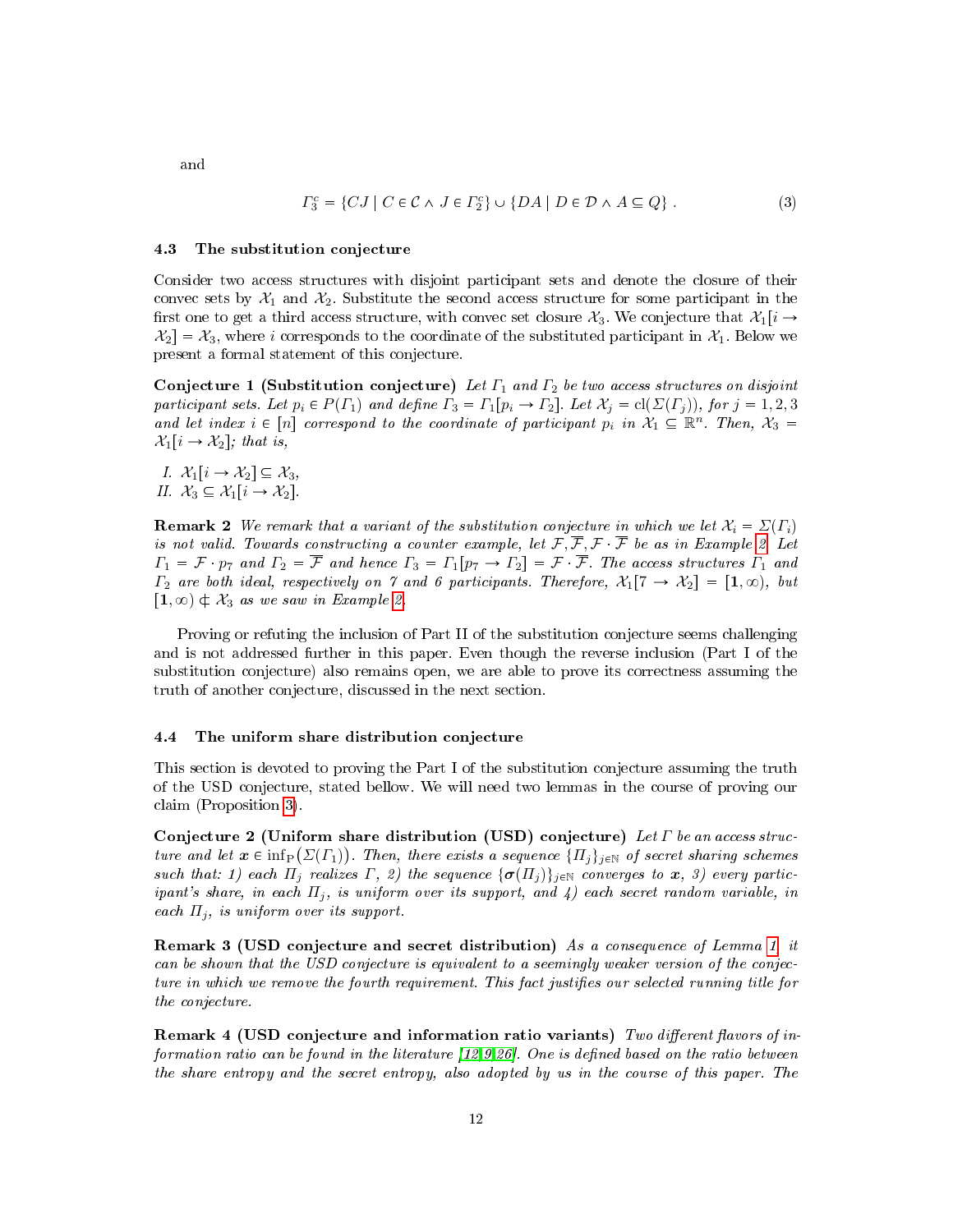other one is defined as the ratio between the logarithm of the share space size and the logarithm of the secret space size. Consequently, the information ratio of an access structure  $\Gamma$  can be defined in two different ways, which we denote by  $\sigma_1(\Gamma)$  and  $\sigma_0(\Gamma)$  with respect to these two flavors of information ratio (the reason for these choices will be clear in a while). It is known that  $\sigma_0(\Gamma) \geq \sigma_1(\Gamma)$ ; e.g., see [\[3\]](#page-19-6) (Section 5.2). In [\[23\]](#page-20-18), the generalized information ratio of an access structure  $\Gamma$  with parameter  $\alpha \geq 0$  has been defined based on the Rényi entropy with parameter  $\alpha$ , which is denoted by  $\sigma_{\alpha}(\Gamma)$ . It is easy to show that  $\sigma_{\alpha}(\Gamma)$  is decreasing in  $\alpha$ , for every access structure Γ. In [\[23\]](#page-20-18), it has been conjectured that  $\sigma_{\alpha}(\Gamma)$  is constant for every Γ, i.e., it does not depend on  $\alpha$ . The USD conjecture implies this conjecture.

<span id="page-12-0"></span>**Lemma 8.** Let  $\mathcal{X}_1, \mathcal{X}_2$  and  $\mathcal{X}_3$  be subsets of  $\mathbb{R}^n, \mathbb{R}^m$ , and  $\mathbb{R}^{n+m-1}$ , respectively, and let  $i \in [n]$ . Suppose that each  $\mathcal{X}_i$ ,  $j = 1, 2, 3$ , has the shifted orthant inclusion property and lies in the positive orthant (i.e.,  $\mathcal{X}_i \subseteq [0, \infty)$ ). Then,  $\inf_P(\mathcal{X}_1)[i \to \inf_P(\mathcal{X}_2)] \subseteq cl(\mathcal{X}_3)$  implies  $cl(\mathcal{X}_1)[i \to \infty]$  $\text{cl}(\mathcal{X}_2) \subseteq \text{cl}(\mathcal{X}_3)$ 

*Proof.* This directly follows form the relation  $cl(\mathcal{X}_j) = \bigcup_{\mathbf{a} \in \inf_P(\mathcal{X}_j)} [\mathbf{a}, \infty), j = 1, 2, 3$ .

<span id="page-12-1"></span>**Lemma 9.** Let  $\Gamma_1$  and  $\Gamma_2$  be two access structures on disjoint participant sets. Let  $p_i \in P(\Gamma_1)$ and define  $\Gamma_3 = \Gamma_1[p_i \to \Gamma_2]$ . Let  $\Pi_1$  and  $\Pi_2$  be two secret sharing schemes, each with uniform distribution on the secret and each individual share, respectively realizing  $\Gamma_1$  and  $\Gamma_2$ , with  $\bm{\sigma}(H_1) = \bm{x}$  and  $\bm{\sigma}(H_2) = \bm{y}$ . Then, there exists a sequence  $\{H_3^j\}_{j\in\mathbb{N}}$  of secret sharing schemes such that:

(1)  $\Pi_3^j$  realizes  $\Gamma_3$ , for every  $j \in \mathbb{N}$ ,

(2) the sequence  $\{\boldsymbol{\sigma}(H_3^j)\}_{j\in\mathbb{N}}$  converges to  $\boldsymbol{x}[i \to \boldsymbol{y}]$  when j goes to infinity.

Here, index  $i \in [n]$  corresponds to the coordinate of participant  $p_i$ , where  $n = |P(F_1)|$ .

*Proof.* Let us first introduce the notation  $k \times \Pi$ , where  $\Pi = (\mathbf{X}_1, \dots, \mathbf{X}_{\lambda})$  is a vector of random variables. Let  $\Pi_1, \ldots, \Pi_k$  be independent random variables and identically distributed as  $\Pi$  and let  $\Pi_j = (\boldsymbol{X}^j_1, \ldots, \boldsymbol{X}^j_\lambda)$ , for  $j = 1, \ldots, k$ . We define  $k \times \Pi = (\boldsymbol{Y}_1, \ldots, \boldsymbol{Y}_\lambda)$  where  $\boldsymbol{Y}_i = (\boldsymbol{X}_i^1, \dots, \boldsymbol{X}_i^k)$  for  $i = 1, \dots, \lambda$ .

Let  $P(\Gamma_1) = P$  and  $P(\Gamma_2) = Q$ . Denote  $\Pi_1 = (\mathcal{S}_p)_{p \in P \cup \{p_0\}}$  and  $\Pi_2 = (\mathcal{S}_q)_{q \in Q \cup \{q_0\}}$ . Let  $N = |\text{supp}(\boldsymbol{S}_{p_i})|$  and  $M = |\text{supp}(\boldsymbol{S}_{q_0})|$  and, without loss of generality, suppose that  $N \leqslant M;$ Otherwise, if  $M < N$ , we can replace  $\Pi_2$  with  $k \times \Pi_2$ , where  $k = \lfloor N/M \rfloor$ . Note that  $k \times \Pi_2$  is still a secret sharing scheme, with uniform shares and secret, realizing  $\Gamma_2$  with  $\sigma(k \times \Pi_2) = y$ .

For every  $j \in \mathbb{N}$ , define  $\alpha_j = \lfloor \frac{j \log M}{\log N} \rfloor$  and let  $\alpha_j \times \Pi_1 = (\mathbf{S}_p^j)_{p \in P \cup \{p_0\}}$  and  $j \times \Pi_2 =$  $\mathcal{S}_{q}^{j}(\mathcal{S}_{q}^{j})_{q\in P\cup\{q_{0}\}}$ . Note that  $|\text{supp}(\mathcal{S}_{p_{i}}^{j})|\leqslant |\text{supp}(\mathcal{S}_{q_{0}}^{j})|$ , since  $|\text{supp}(\mathcal{S}_{p_{i}}^{j})| = N^{\alpha_{j}}$ ,  $|\text{supp}(\mathcal{S}_{q_{0}}^{j})| = M^{j}$ and  $\alpha_j \geq 1$ . Therefore, there exists an injection  $g: \text{supp}(\mathbf{S}_{p_i}^j) \to \text{supp}(\mathbf{S}_{q_0}^j)$ .

For each  $j \in \mathbb{N}$ , we construct the secret sharing scheme  $\Pi_3^j$ , satisfying (1) and (2), as follows. Let  $P_{-i} = P\backslash \{p_i\}$  and  $P(\Gamma_3) = T$ , where  $T = P_{-i} \cup Q$ . To generate a sample  $(s_t)_{t \in T \cup \{t_0\}}$ according to  $\bar{H}_3^j$ , we first generate a sample  $(s_p)_{p \in P \cup \{p_0\}}$  according to  $\alpha_j \times \bar{H}_1$ . We let  $s_{t_0} = s_{p_0}$ , that is, the same secret is used. Each participant  $p \in P_{i}$  (as a participant of  $P(\Gamma_3)$ ) receives  $s_p$  as his share, which is trivially distributed according to  $S_p^j$ . Then,  $g(s_{p_i})$  is shared using the scheme  $j \times \Pi_2$  to produce the shares  $(s_q)_{q \in Q}$ . Each participant  $q \in Q$  (as a participant of  $P(\Gamma_3)$ ) receives  $s_q$  as his share, which according to Lemma [1,](#page-4-1) is distributed as  $S_q^j$ . Clearly, the scheme  $\Pi_3^j$  realizes  $\Gamma_3$  and its convec is:

$$
\pmb{\sigma}(H_3^j) = \pmb{x}\big[i \rightarrow \frac{\mathbf{H}(\pmb{S}_{q_0}^j)}{\mathbf{H}(\pmb{S}_{p_i}^j)}\pmb{y}\big]~.
$$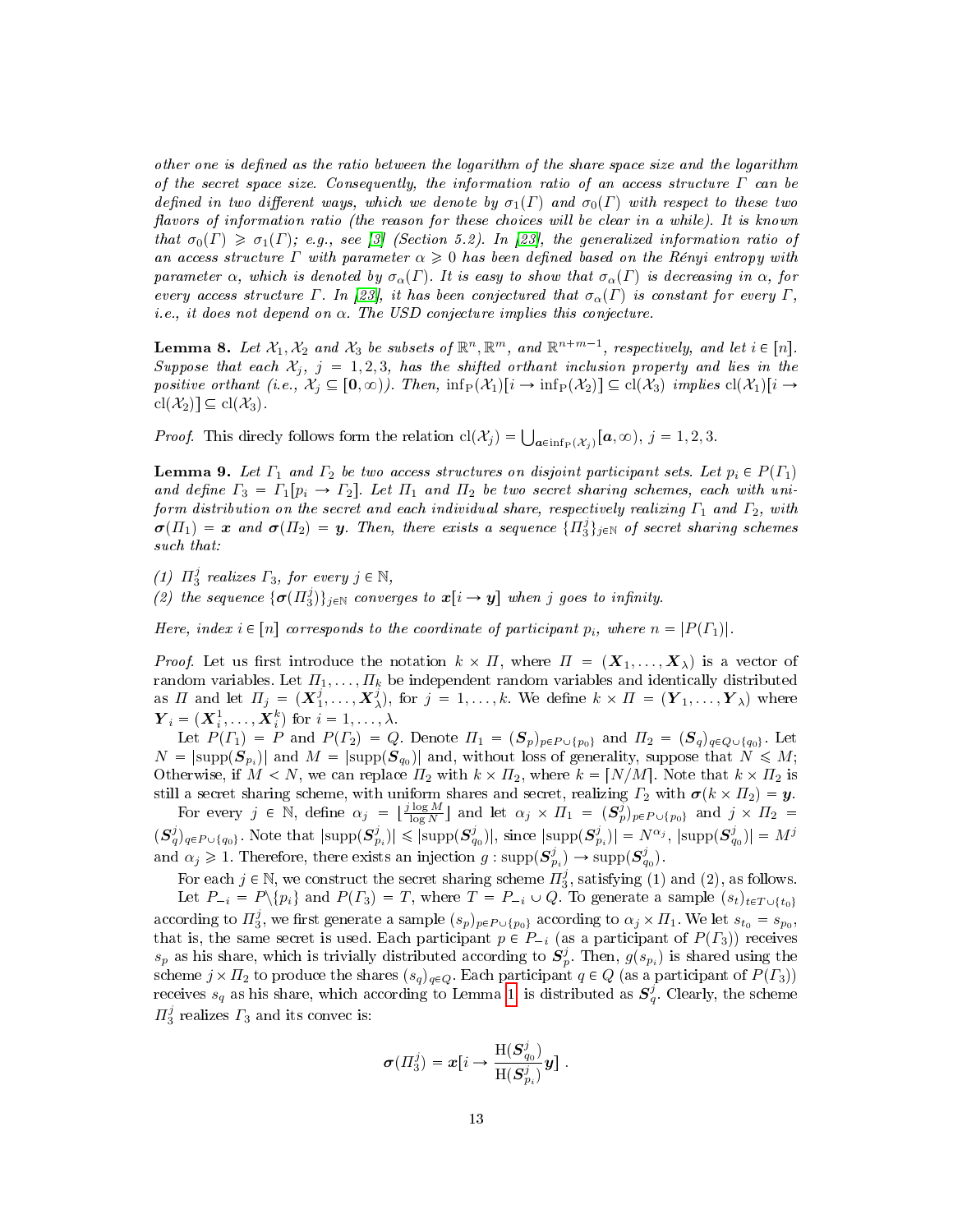Since  $H(S_{q_0}^j) = j \log M$  and  $H(S_{p_i}^j) = \alpha_j \log N$ , it follows that  $\frac{H(S_{q_0}^j)}{H(S_{\infty}^j)}$  $\frac{H(\mathbf{S}_{q_0}^j)}{H(\mathbf{S}_{p_i}^j)}$  (=  $\frac{j \log M}{\alpha_j \log N}$ ) converges to one. Consequently,  $\boldsymbol{\sigma}(H_3^j)$  converges to  $\boldsymbol{x}[i \to \boldsymbol{y}]$ .

<span id="page-13-1"></span>Proposition 3 (USD conjecture  $\Rightarrow$  Part I of the substitution conjecture). The USD conjecture (Conjecture [2\)](#page-11-1) implies the Part I of the substitution conjecture (Conjecture [1\)](#page-11-2).

*Proof.* According to Lemma [8,](#page-12-0) it is sufficient to prove that  $\inf_{P} (\Sigma(T_1)) [i \to \inf_{P} (\Sigma(T_2))] \subseteq \mathcal{X}_3$ .

Equivalently, we prove that for every  $\bm{x} \in \inf_P ( \varSigma ( \varGamma_1 ) )$  and  $\bm{y} \in \inf_P ( \varSigma ( \varGamma_2 ) )$  it holds that  $\boldsymbol{x}[i \to \boldsymbol{y}] \in \text{cl}(\Sigma(\Gamma_3))$ . To prove this, we show that there exists a sequence  $\{H_3^{j,k}\}_{(j,k)\in\mathbb{N}\times\mathbb{N}}$  of secret sharing schemes such that:

(1')  $\Pi_3^{j,k}$  realizes  $\Gamma_3$ , for every  $j, k \in \mathbb{N}$ ,

(2') the sequence  $\{\boldsymbol{\sigma}(H_3^{j,k})\}$  converges to  $\boldsymbol{x}[i \to \boldsymbol{y}]$  when  $j, k$  both go to infinity.

Assuming that the USD conjecture is true, there exists a sequence  $\{\Pi_1^k\}_{k\in\mathbb{N}}$  (resp.  $\{\Pi_2^k\}_{k\in\mathbb{N}}$ ) of secret sharing schemes, with uniform distributions on secrets and individual shares, realizing  $\Gamma_1$  (resp.  $\Gamma_2$ ), such that the sequences  $\{\boldsymbol{x}_k\}_{k\in\mathbb{N}} = {\{\boldsymbol{\sigma}(H_1^k)\}_{k\in\mathbb{N}}}$  (resp.  $\{\boldsymbol{y}_k\}_{k\in\mathbb{N}} = {\{\boldsymbol{\sigma}(H_2^k)\}_{k\in\mathbb{N}}}$ ) converge to  $\boldsymbol{x}$  (resp.  $\boldsymbol{y}$ ).

Consequently, for each  $k \in \mathbb{N}$ , according to Lemma [9,](#page-12-1) there exists a sequence  $\{H_3^{j,k}\}_{j\in\mathbb{N}}$  of secret sharing schemes such that:

(1")  $\Pi_3^{j,k}$  realizes  $\Gamma_3$ , for every  $j \in \mathbb{N}$ ,

(2") the sequence  $\{\sigma(H_3^{j,k})\}_{j\in\mathbb{N}}$  converges to  $x_k[i \to y_k]$  when j goes to infinity.

Therefore, (1') and (2') also hold, finishing the proof.  $\Box$ 

# <span id="page-13-0"></span>5 Conjecturally improving Csirmaz lower bound

The aim of this section is to, assuming the Part II of the substitution conjecture is true, construct a family of access structures with information ratio  $n^{\Omega(\frac{\log n}{\log\log n})}$ , beating Csirmaz  $\Omega(n/\log n)$  lower bound. Our candidate family is recursively constructed from a carefully selected access structure  $\Gamma$  on participant set  $Q$  and a well-chosen subset  $I \subseteq Q$ .

Below, we introduce a definition and some notations. We define our recursive procedure for constructing a family of access structures in Section [5.1.](#page-14-0) We will then present a lifting theorem in Section [5.2.](#page-14-1) As we will see in Section [5.3,](#page-17-0) direct application of this theorem leads to our superpolynomial  $n^{\Omega(\frac{\log n}{\log \log n})}$  lower bound for information ratio. We discuss possible improvements of our bound in Section [5.4.](#page-17-1)

**Definition 6** (Information ratio of a family of access structures). Let  $g : \mathbb{R} \to \mathbb{R}$  be some function and  $\mathcal{F} = \{ \Gamma_k \}_{k \in \mathbb{N}}$  be a family of access structures. We say that the average information ratio of F is  $g(n)$ , and write  $\tilde{\sigma}_{\mathcal{F}}(n) = g(n)$ , if  $\tilde{\sigma}(\Gamma_k) = g(n_k)$ , where  $n_k = |P(\Gamma_k)|$ . A similar definition is given for the maximum information ratio of the family F, denoted by  $\sigma_{\mathcal{F}}(n)$ .

**Notation.** In Section [4,](#page-9-0) we introduced the notation  $x[i \rightarrow x']$  and  $\Gamma[p \rightarrow \Gamma']$  for vectors and access structures for single element substitution. In this section, we use the notation  $x[(i_1,\ldots,i_\lambda) \to (\pmb{x}'_1,\ldots,\pmb{x}'_\lambda)]$  and  $\Gamma[(p_1,\ldots,p_\lambda) \to (\Gamma'_1,\ldots,\Gamma'_\lambda)]$  for multiple elements substitution. We do not bother to provide a formal definition.

<span id="page-13-2"></span>Remark 5 It is easy to see that a variant of the substitution conjecture with multiple elements substitution is equivalent with the single element substitution description as stated in Conjecture [1.](#page-11-2)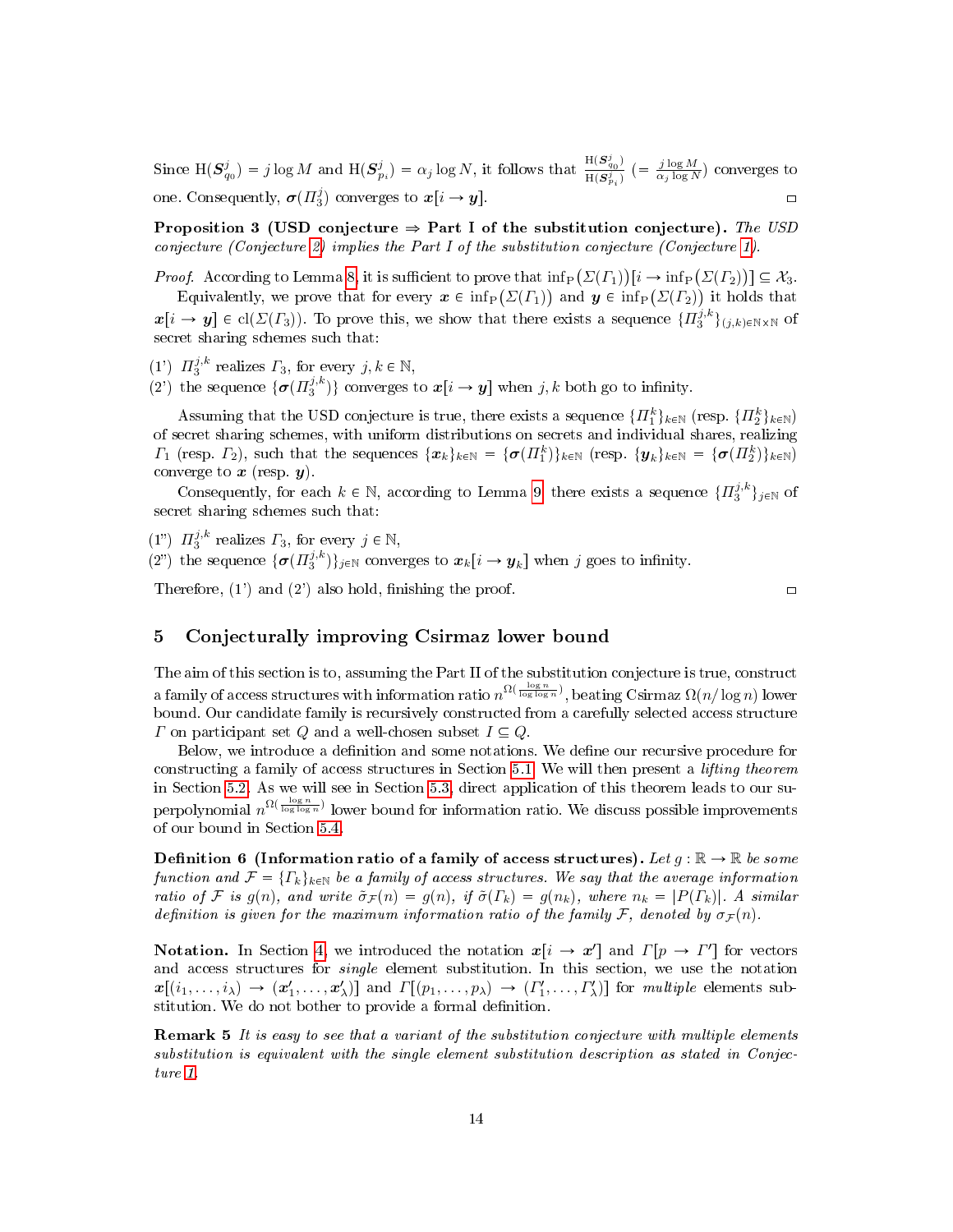# <span id="page-14-0"></span>5.1 The family  $\mathcal{F}_{\Gamma,I}$  of access structures

Let  $\Gamma$  and  $\Gamma'$  be two access structures on participant sets  $Q$  and  $Q'$ , respectively, and let  $I \subseteq Q$ . We assume that Q and  $I \times Q'$  are disjoint; the reason for this assumption will be clear in a moment. We first define the access structure  $\Gamma[I \to I']$ .

Informally,  $\Gamma[I \to I']$  is an access structure obtained by substituting an instance of  $I'$  for every participant of I in  $\Gamma$ , where the participant sets of all involved  $|I| + 1$  access structures are assumed to be disjoint.

More formally, for every  $p \in I$ , let  $Q_p' = \{p\} \times Q'$  and define the access structure  $\varGamma_p'$  on  $Q'_p$  as  $\Gamma'_p = \{ \{p\} \times A \mid A \in \Gamma' \}$ . Note that  $\Gamma'_p$ 's are all isomorphic with  $\Gamma'$  and they all have disjoint participant sets, also disjoint form Q. Let  $I = \{p_1, \ldots, p_\lambda\}$ . We then define  $\Gamma[I \to I'] =$  $\Gamma[(p_1,\ldots,p_\lambda)\to(\Gamma'_{p_1},\ldots,\Gamma'_{p_\lambda})].$ 

<span id="page-14-3"></span>Corollary 4.  $|P(\Gamma[I \to \Gamma'])| = |Q| + |I|(|Q'|-1)$ .

The family  $\mathcal{F}_{F,I} = \{F_m\}_{m\in\mathbb{N}}$  of access structures is then recursively defined as  $\Gamma_m = \Gamma[I \rightarrow$  $\Gamma_{m-1}$ , where  $\Gamma_1 = \Gamma$ .

**Example 4** Figure [2](#page-14-2) depicts the first three members of the family  $\mathcal{F}_{\mathcal{P}_3,I}$  where  $\mathcal{P}_3 = ab + bc + cd$ and  $I = \{b, c\}$ .

<span id="page-14-2"></span>

Fig. 2: The first three members of the family  $\mathcal{F}_{\mathcal{P}_3,I}$  where  $\mathcal{P}_3 = ab + bc + cd$  and  $I = \{b, c\}$ 

# <span id="page-14-1"></span>5.2 The lifting theorem

In this section, we present a lifting theorem, useful for boosting the information ratio of a family of access structures under some conditions. First, we provide a denition and a key lemma. Then, we present a second definition before stating our lifting theorem.

**Definition 7** ((B, T)-access structure). Let  $B \in \mathbb{N}$ ,  $T \in \mathbb{R}^+$  and  $\Gamma$  be an access structure. We call  $\Gamma$  a  $(B, T)$ -access structure if there exists a subset  $I \subseteq P(\Gamma)$  of size  $|I| = B$  with minimum total information ratio T. That is, for every  $(\sigma_p)_{p \in P(\Gamma)} \in \Sigma(\Gamma)$  we have  $\sum_{p \in I} \sigma_p \geq T$ .

<span id="page-14-4"></span>**Lemma 10 (Key lemma).** Let  $\Gamma$  be a  $(B, T)$ -access structure on participant set  $Q$  and let  $I \subseteq Q$  be a subset of size B with minimum total information ratio T. Let  $\mathcal{F}_{\Gamma,I} = \{T_m\}_{m \in \mathbb{N}}$ . Then, for every  $m \in \mathbb{N}$ , we have

- I.  $|P(\Gamma_m)| = (|Q| 1)(1 + B + \ldots + B^{m-1}) + 1$ ,
- II.  $||x|| \geq T^m$  for every  $x \in cl(\Sigma(T_m))$ , assuming that the Part II of the substitution conjecture (Conjecture [1\)](#page-11-2) is true.

*Proof.* The first claim can be proved by an easy induction on  $m$  and using Corollary [4.](#page-14-3)

We continue to prove the second claim, also, by induction on m. The base case,  $m = 1$ , trivially holds. Assuming that the claim holds for  $m \in \mathbb{N}$ , we show that it holds as well for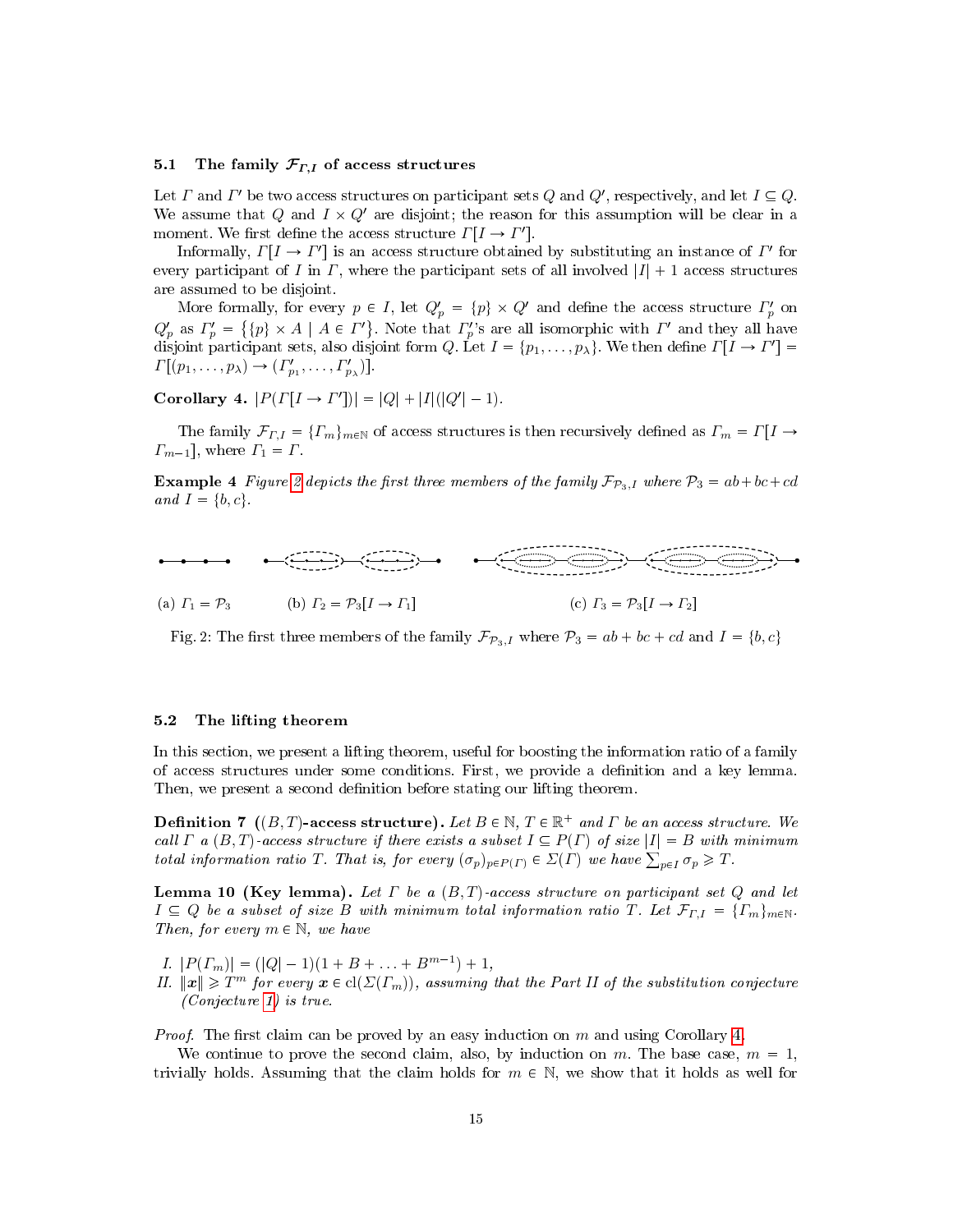$m+1$ ; that is,  $\|\boldsymbol{x}'\| \geq T^{m+1}$  for every  $\boldsymbol{x}' \in \text{cl}(\Sigma(\Gamma_{m+1}))$ . Let  $I = \{p_{i_1}, \ldots, p_{i_{\lambda}}\}$ . By Part II of the substitution conjecture (see also Remark [5\)](#page-13-2), there exists convecs  $x \in cl(\Sigma(\Gamma))$  and  $\boldsymbol{x}_{p_{i_1}},\ldots,\boldsymbol{x}_{p_{i_\lambda}}\in \text{cl}(\varSigma(\varGamma_m))$  such that

$$
\boldsymbol{x}'=\boldsymbol{x}\big[(i_1,\ldots,i_\lambda)\to(\boldsymbol{x}_{p_{i_1}},\ldots,\boldsymbol{x}_{p_{i_\lambda}})\big]\ .
$$

Note that, by the induction hypothesis,  $||x_p|| \geqslant T^m$ , for every  $p \in I$ . Let  $x = (\sigma_p)_{p \in Q}$  and recall that, by assumption,  $\sum_{p\in I}\sigma_p\geq T$ . Consequently,

$$
\begin{aligned} \|\boldsymbol{x}'\| &= \sum_{p \in Q \setminus I} \sigma_p + \sum_{p \in I} \left( \sigma_p \|\boldsymbol{x}_p\| \right) \\ &\geq \sum_{p \in I} \left( \sigma_p T^m \right) \\ &= T^m \sum_{p \in I} \sigma_p \\ &\geq T^{m+1} . \end{aligned}
$$

Corollary 5 (Simple lifting). Assume that the Part II of the substitution conjecture (Con-jecture [1\)](#page-11-2) is true. If there exist a  $(B, T)$ -access structure with  $B \geq 2$ , then there exists a family of access structures with average (and consequently maximum) information ratio  $\Omega(n^{\log_B(T/B)})$ .

*Proof.* The condition  $B \ge 2$  implies  $T \ge 2$ . Consequently, from Lemma [10,](#page-14-4) it follows that  $n =$  $|P(\Gamma_m)| \leqslant |Q|B^m$  and  $||\boldsymbol{x}|| \geqslant T^m \geqslant T^{\log_B(n/|Q|)} = \Omega(n^{\log_B T})$ . Hence,  $\tilde{\sigma}(\Gamma_m) = \Omega(n^{\log_B(T/B)})$ .  $\Box$ 

Definition 8  $((b(n), t(n))$ -family of access structures). Let  $b, t : \mathbb{R}^+ \to \mathbb{R}^+$  be two functions. Let  $\mathcal{F} = \{\Gamma_k\}_{k\in\mathbb{N}}$  be a family of access structures and denote  $n_k = |P(\Gamma_k)|$ . We call  $\mathcal F$ a  $(b(n), t(n))$ -family if, for every  $k \in \mathbb{N}$ ,  $\Gamma_k$  is a  $(b(n_k), t(n_k))$ -access structure. That is, there exists a subset  $I_k \subseteq P(\Gamma_k)$  of size  $|I_k| = b(n_k)$  with minimum total information ratio  $t(n_k)$ .

<span id="page-15-0"></span>Theorem 1 (Lifting theorem). Assume that the Part II of the substitution conjecture (Con-jecture [1\)](#page-11-2) is true. Let  $b, t : \mathbb{R}^+ \to \mathbb{R}^+$  be two functions such that  $b(x) \geq 2$  and  $f(x) = \frac{\log t(x)}{\log b(x)}$ is increasing. If there exists a  $(b(n), t(n))$ -family of access structures, then, for any  $0 < \epsilon < \frac{1}{2}$ , there exists a family of access structures with total information ratio at least  $n^{(1-2\epsilon)\frac{\log t(n^{\epsilon})}{\log b(n^{\epsilon})}}$ . Additionally, if  $f(x)$  is eventually everywhere differentiable,  $\frac{f'(x)x\ln x}{f(x)} = O(1)$ , and  $f(x) = \omega(1)$ ,

then the the average (and consequently maximum) information ratio of the family is  $n^{\Omega\left(\frac{\log t(n)}{\log b(n)}\right)}$ .

*Proof.* Let  $\mathcal{F} = \{ \Gamma_k \}_{k \in \mathbb{N}}$  be the  $(b(n), t(n))$ -family. For every  $k \in \mathbb{N}$ , denote  $n_k = |P(\Gamma_k)|$  and let  $I_k \subseteq P(\Gamma_k)$  be a subset of size  $|I_k| = b(n_k)$  with minimum total information ratio  $t(n_k)$ . That is, for every  $(\sigma_p)_{p \in P(\Gamma_k)} \in \Sigma(\Gamma_k)$  it holds that  $\sum_{p \in I_k} \sigma_p \geq t(n_k)$ .

Consider the setting of Lemma [10](#page-14-4) for the family  $\mathcal{F}_{r_k,I_k} = \{T_{k,m}\}_{m\in\mathbb{N}}$ . We have  $|Q| = n_k$ ,  $B = b(n_k)$  and  $T = t(n_k)$ . Let  $d = \frac{1}{\epsilon} > 2$  and denote  $m_k = (d-2) \frac{\log n_k}{\log b(n_k)}$ .

Consider the family  $\mathcal{F}' = \{ \Gamma'_k \}_{k \in \mathbb{N}}$  of access structures where  $\Gamma'_k = \Gamma_{k, [m_k]}$ . By Lemma [10](#page-14-4) (Part I), our choice for  $m_k$  and taking into account that  $2 \leq b(n_k) \leq n_k$ , we have:

$$
|P(\Gamma'_k)| \leq |Q|B^{\lceil m_k \rceil} \leq n_k b(n_k)^{m_k + 1} = n_k n_k^{d-2} b(n_k) \leq n_k^d.
$$

Also, by Part II of Lemma [10,](#page-14-4) for every  $\boldsymbol{x} \in \text{cl}(\Sigma(\Gamma_k'))$ , we have

$$
\|\pmb{x}\|\geqslant T^{\lceil m_k\rceil}\geqslant t(n_k)^{m_k}=n_k^{(d-2)\frac{\log t(n_k)}{\log b(n_k)}}
$$

.

By letting  $n = |P(\Gamma_k')|$  and taking into account the increasing propery of  $f(x) = \frac{\log t(x)}{\log b(x)}$ , we then get:

 $\Box$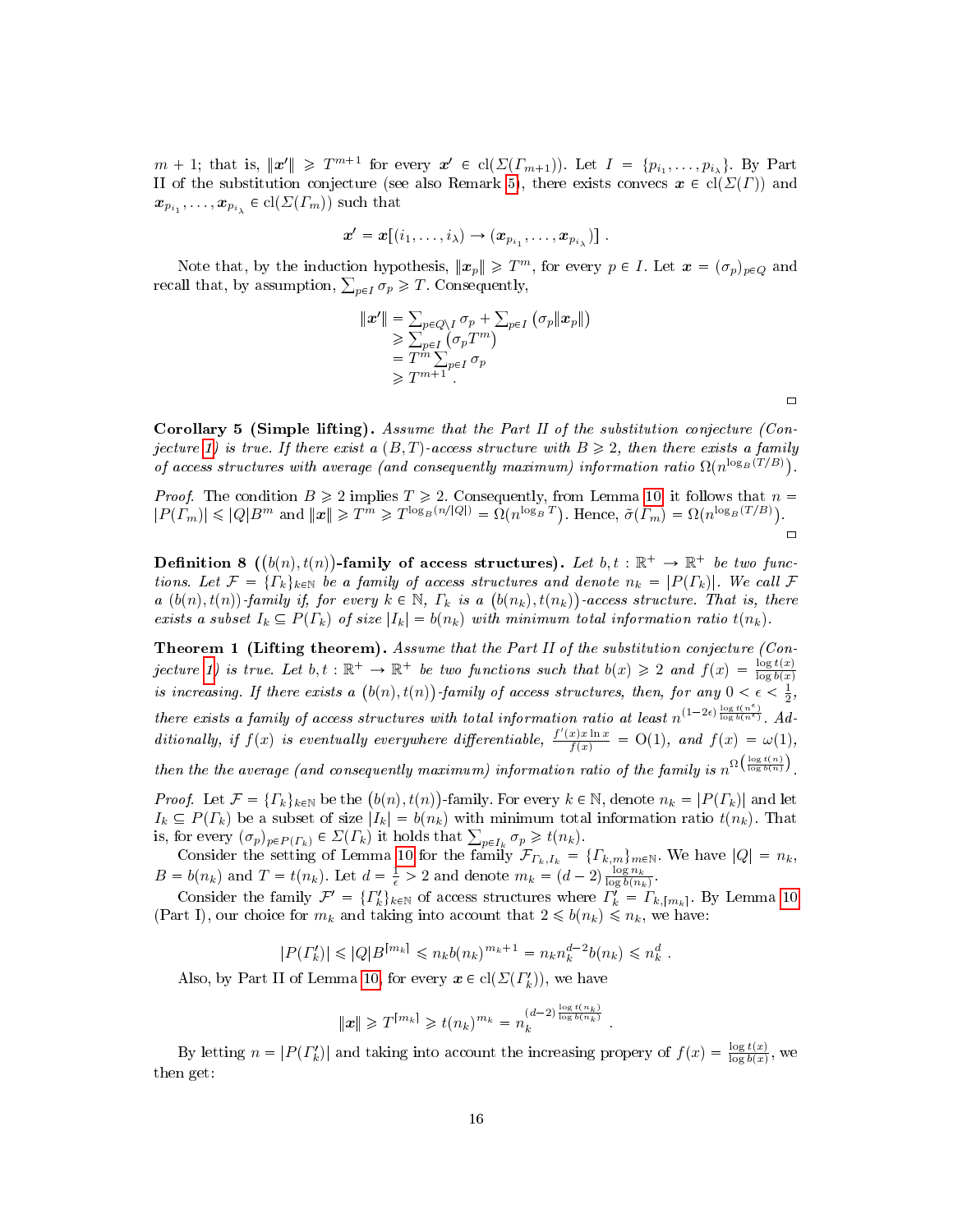$$
\|{\boldsymbol x}\| \geqslant n^{\frac{d-2}{d}\frac{\log t(\sqrt[d]{n})}{\log b(\sqrt[d]{n})}} \; = n^{(1-2\epsilon)\frac{\log t(n^{\epsilon})}{\log b(n^{\epsilon})}} \; ,
$$

proving the first part of the claim.

Consequently,  $\tilde{\sigma}_{\mathcal{F}'}(n) \geq n^{(1-2\epsilon)\frac{\log t(n^{\epsilon})}{\log b(n^{\epsilon})}-1}$  and the additional condition  $\frac{\log t(x)}{\log b(x)} = \omega(1)$  implies that  $\tilde{\sigma}_{\mathcal{F}'}(n) = n^{\Omega\left(\frac{\log t(n^{\epsilon})}{\log b(n^{\epsilon})}\right)}$ . The remaining part of the claim is a corollary of Lemma [11](#page-16-0) (Part I), given below.  $\Box$ 

For proving the final claim of Theorem [1,](#page-15-0) we only relied on the Part I of Lemma [11.](#page-16-0) Roughly speaking, Part II of the lemma shows that if, for some function  $f(x)$ , it is possible to ignore  $\epsilon$ and simplify the lower bound, then f is polylogarithmic (that is,  $f(x) = O((\log x)^k)$  for some real number  $k \geq 0$ ). Part III of the lemma indicates that, not for every polylogarithmic function, the simplification is allowed. In fact, due to Part I,  $\frac{f'(x)x\ln x}{f(x)}$  $\frac{x}{f(x)}$  is necessarily unbounded for such functions.

<span id="page-16-0"></span>**Lemma 11.** Let  $f : \mathbb{R}^+ \to \mathbb{R}^+$  be some function.

- I. If f is eventually everywhere differentiable and  $\frac{f'(x)x\ln x}{f(x)} = O(1)$ , then  $f(x^{\epsilon}) = \Omega(f(x))$  for every  $0 < \epsilon < 1$ .
- II. If f is bounded on any bounded interval and  $f(x^{\epsilon}) = \Omega(f(x))$  for some  $0 < \epsilon < 1$ , then f is polylogarithmic.
- III. There exist a continuous, differentiable and polylogarithmic f such that  $f(x^{\epsilon}) \neq \Omega(f(x))$  for every  $0 < \epsilon < 1$ .

*Proof.* To prove I, assume that  $\frac{f'(x)x\ln x}{f(x)} = O(1)$ . We show that, for any  $0 < \epsilon < 1$ ,  $\frac{f(x)}{f(x^{\epsilon})} = O(1)$ ; this is equivalent to  $f(x^{\epsilon}) = \Omega(f(x)).$ 

Let  $h(x) = \ln f(e^{e^x})$  and hence  $f(x) = e^{h(\ln \ln x)}$ . We have  $\ln \frac{f(x)}{f(x^{\epsilon})} = h(z) - h(z - \epsilon')$  where  $\epsilon' = -\ln \epsilon > 0$  and  $z = \ln \ln x$ . Also, by the Mean Value Theorem, we have  $h(z) - h(z - z)$  $\epsilon'$ ) =  $h'(z_0)\epsilon'$  for some  $z_0 \in (z-\epsilon', z)$ . Since  $h'(z) = \frac{f'(x)x\ln x}{f(x)} = O(1)$ , it then follows that  $h(z) - h(z - \epsilon') = O(1)$  for any  $\epsilon' > 0$ , indicating that  $\frac{f(x)}{f(x^{\epsilon})} = O(1)$ .

To prove II, let  $f(x^{\epsilon}) = \Omega(f(x))$  for some  $0 < \epsilon < 1$ . That is, there exisit some  $M > 1$  and  $\alpha > 1$  such that  $f(x) \leq \alpha f(x^{\epsilon})$  for all  $x \geq M$ .

Let  $x \geqslant M$  and choose an integer m such that

$$
x^{\epsilon^m} < M \leqslant x^{\epsilon^{m-1}} \;,
$$

or equivalently,  $m = \left\lceil \frac{\log \log M - \log \log x}{\log \epsilon} \right\rceil + 1$ .

It is easy to prove by induction that  $f(x) \leq \alpha^m f(x^{\epsilon^m})$ . Also, note that

$$
\alpha^{m-1} \leqslant \alpha^{\frac{\log\log M - \log\log x}{\log \epsilon}} = \alpha^{\frac{\log\log M}{\log \epsilon}} \times (\log x)^{-\frac{\log \alpha}{\log \epsilon}} \; .
$$

Since  $1 \leqslant x^{\epsilon^m} < M$  and f is bounded on any bounded interval, it holds that  $f(x^{\epsilon^m}) \leqslant T$ , for some  $T \in \mathbb{R}^+$ . Consequently, we have

$$
f(x) \leq \alpha \alpha^{m-1} T = \alpha^{\frac{\log \log M}{\log \epsilon}+1} \times T \times (\log x)^{-\frac{\log \alpha}{\log \epsilon}}
$$
.

That is,  $f(x) = O((\log x)^k)$  for  $k = -\frac{\log \alpha}{\log \epsilon}$ .

The function  $f(x) = 2^{2^{\lceil \log \log \log x \rceil}}$  is an example for Part III, but it is not continuous. It is easy to construct continuous and differentiable approximations of this function, satisfying the required conditions.

 $\Box$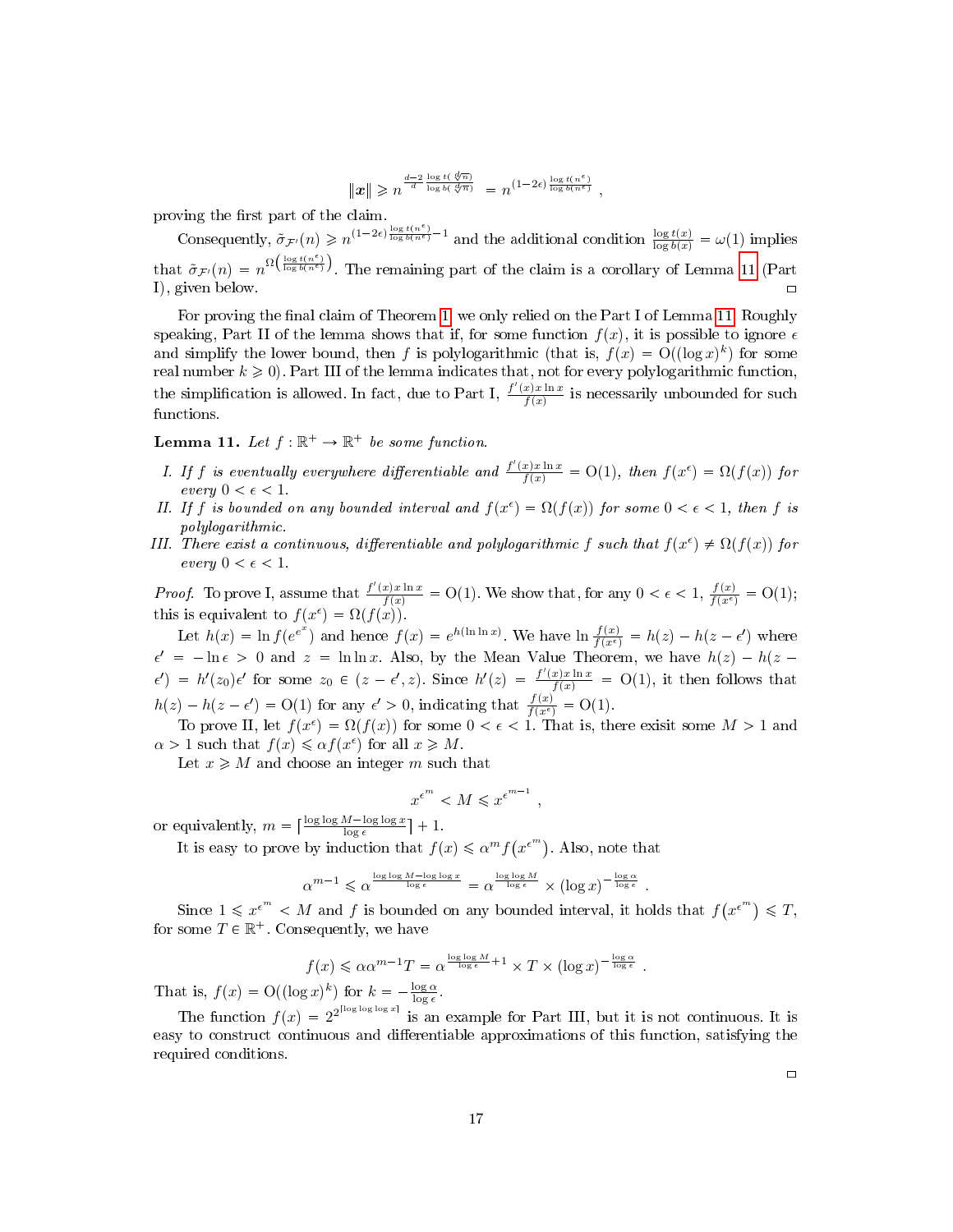# <span id="page-17-0"></span>5.3 A  $n^{\Omega(\frac{\log n}{\log \log n})}$  lower bound

The following theorem is proved by direct application of our lifting theorem.

**Theorem 2** (A  $n^{\Omega(\frac{\log n}{\log \log n})}$  lower bound). There exists a family of access structures with average (and consequently maximum) information ratio  $n^{\Omega(\frac{\log n}{\log\log n})}$ , assuming that the Part II of the substitution conjecture (Conjecture [1\)](#page-11-2) is true.

*Proof.* For any integer  $k \ge 2$ , Csirmaz [\[16\]](#page-19-7) has constructed an access structure  $\mathcal{A}_k$  with  $2^k + k - 2$ participants. Csirmaz has proved that the maximum information ratio of the family  $\{\mathcal{A}_k\}$  is  $\Omega(n/\log n)$ . To show this, he has exhibited a subset  $I \subseteq P(\mathcal{A}_k)$  of size k such that for every  $(\sigma_p)_{p \in P(\mathcal{A}_k)} \in \Sigma(\mathcal{A}_k)$  it holds that  $\sum_{p \in I} \sigma_p \geq 2^k - 1$ . That is,  $\{\mathcal{A}_k\}$  is a  $(\Theta(\log n), \Omega(n))$ -family. Consequently, the lifting theorem promisses a family of access structures with average/maximum information ratio  $n^{\Omega(\frac{\log n}{\log \log n})}$ . The contract of the contract of the contract of the contract of  $\Box$ 

# <span id="page-17-1"></span>5.4 Can we do better?

Let first introduce some notations.

Definition 9 ((b',t')-regular family of access structures). Let  $f, g : \mathbb{R}^+ \to \mathbb{R}^+$  be two functions. We say that g is f-regular if  $g = O(f)$  or  $g = \omega(f)$ . Let  $b, t, b', t' : \mathbb{R}^+ \to \mathbb{R}^+$  be functions and F be a  $(b(n), n^{t(n)})$ -family of access structures. We call F a  $(b', t')$ -regular family *if b is b'-regular and t is t'-regular.* 

**Notation.** The restriction of a function f with domain D on domain  $A \subseteq D$  is denoted by  $f|_A$ . Let  $f, g: \mathbb{R}^+ \to \mathbb{R}^+$  be two functions and  $A \subseteq \mathbb{R}^+$ . We say that  $f|_A(x) = O(g(x))$ , if there exists positive numbers c,  $x_0$  such that for every  $x \in A \cap [x_0, \infty)$  it holds that  $f(x) \leqslant cg(x)$ .

Suppose that one wishes to improve our bound by applying the lifting theorem on a  $(\log n, 1)$ regular family of access structures; i.e., one that falls into one of the following four categories:  $(O(\log n), n^{O(1)})$ ,  $(\omega(\log n), n^{O(1)})$ ,  $(O(\log n), n^{\omega(1)})$ , or  $(\omega(\log n), n^{\omega(1)})$ -family.

Lemma [13](#page-18-1) rules out the first three categories; that is, improvements may be possible only by lifting a  $(\omega(\log n), n^{\omega(1)})$ -family when restricted to  $(\log n, 1)$ -regular families. Unfortunately, a well-known negative result shows that the currently known techniques fail to find such a family. More precisely, Csirmaz has shown that, by merely using the Shannon information in-equalities [\[22](#page-20-10)[,13\]](#page-19-10), the best that one can achieve is to construct a  $(b(n), t(n))$ -family of access structures with  $t(n) \leqslant n^2$ ; see Theorem 3.5 in [\[16\]](#page-19-7). Beimel and Orlov [\[7\]](#page-19-11) have shown that even by incorporating the so-called non-Shannon information inequalities [\[39\]](#page-20-12) with four or five variables, unknown at time of publication of [\[16\]](#page-19-7), the Csirmaz barrier still is valid; see [\[29\]](#page-20-11) for a follow-up. We conclude that the best lower bound that can be achieved by lifting a  $(\log n, 1)$ -regular family of access structures, constructed using similar methods, is  $n^{\Omega(\frac{\log n}{\log \log n})}$ .

We need the following lemma, which is a generalization of Lemma [7,](#page-6-1) for proving Lemma [13.](#page-18-1)

# <span id="page-17-2"></span>**Lemma 12.** Let  $\Gamma$  be a  $(B, T)$ -access structure. Then,  $T \leq B2^{B-1}$ .

*Proof.* Let  $I \subseteq P(\Gamma)$  be a subset of size B with total information ratio at least T. To prove the claim, we show that  $\Gamma$  admits a secret sharing scheme such that the information ratio of every participant  $p \in I$  is exactly  $2^{B-1}$ .

In the Sperner system, let  $\Gamma = \sum_{J \subseteq I} ( \Gamma_J \prod_{p \in J} p )$ , where  $\Gamma_J$  is an access structure on participant set  $P' = P \setminus I$ . More precisely,  $\Gamma_{\emptyset} = \{A \subseteq P' \mid A \in \Gamma\}$  and  $\Gamma_J = \{A \subseteq P' \mid$  $A \notin \Gamma, A \cup J \in \Gamma$ , for every non-empty  $J \subseteq I$ .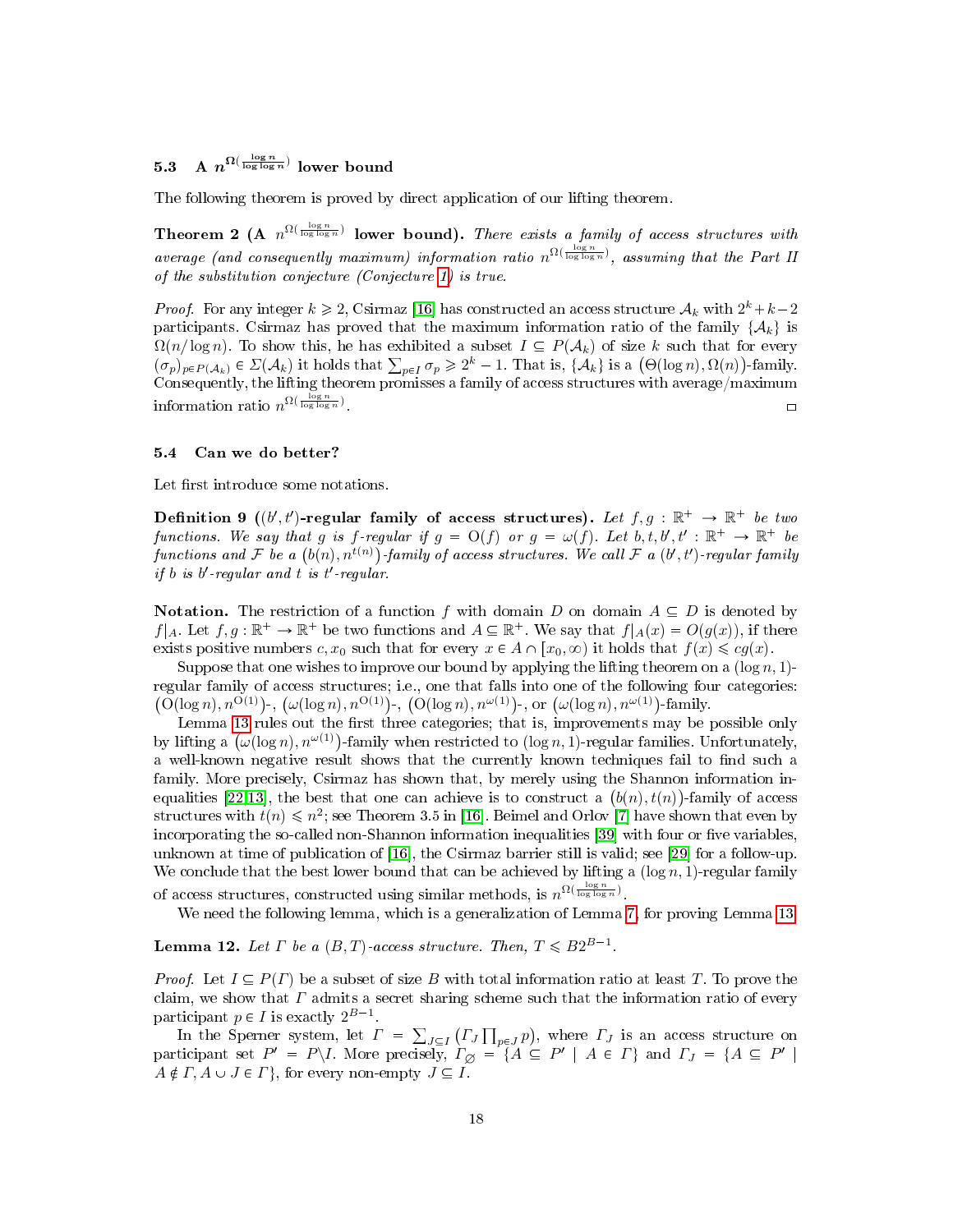Let  $m \geq 2$  be an integer. It is well-known that every access structure admits a secret sharing scheme with secret space  $\mathbb{Z}_m$  [\[20\]](#page-20-1). Let  $\Pi_J$  be such a secret sharing schemes for  $\Gamma_J$ . We construct a secret sharing scheme for  $\Gamma$  such that the secret is uniform over  $\mathbb{Z}_m$  and every participant  $p \in I$ receives a random vector of length  $2^{B-1}$  over  $\mathbb{Z}_m$ . To share a secret  $s \in \mathbb{Z}_m$ , for each non-empty  $J \subseteq I$ , we choose a uniformly random  $(r_{p,J})_{p \in J} \in \mathbb{Z}_m^{|J|}$  and give the share  $r_{p,J}$  to  $p \in J$ . Then, we share  $s + \sum_{p \in J} r_{p,J}$  as a secret using the scheme  $\Pi_J$ . The secret s is also shared using the scheme  $\Pi_{\varnothing}$ . Clearly, the resulting scheme realizes  $\varGamma$ . Every participant  $p\in I$  receives an element of  $\mathbb{Z}_m$  for each subset of I that includes p; there are exactly  $2^{B-1}$  such subsets. Consequently, the information ratio of each participant  $p \in I$  is  $2^{B-1}$ . The contract of the contract of  $\Box$ 

<span id="page-18-1"></span>**Lemma 13 (Lifting limit).** Let  $b, t : \mathbb{R}^+ \to \mathbb{R}^+$  be two functions where  $b(x) \geq 2$ . Let  $\mathcal{F} =$  ${F_k}_{k\in\mathbb{N}}$  be a  $(b(n), t(n))$ -family of access structures. Denote  $A = { |P(F_k)| \}_{k\in\mathbb{N}}$  and  $f(x) =$  $\log t(x)$  $\frac{\log t(x)}{\log b(x)}$ .

I. If 
$$
b(x) = O(\log x)
$$
, then  $f|_A(x) = O(\frac{\log x}{\log \log x})$ .  
\nII. If  $t(x) = x^{O(1)}$  and  $b(x) = \omega(\log x)$ , then  $f|_A(x) = O(\frac{\log x}{\log \log x})$ .

*Proof.* According to Lemma [12,](#page-17-2) we have  $t(n) \leq b(n)2^{b(n)-1}$ , for every  $n \in A$ . Consequently,  $f(n) = \frac{\log t(n)}{\log b(n)} \leq \frac{b(n)-1}{\log b(n)} + 1$ , for every  $n \in A$ .

Note that the function  $\frac{x-1}{\log x}$  is increasing for  $x \geq 2$ . Therefore,  $b(x) = O(\log x)$  implies that  $f|_A(x) = \mathcal{O}(\frac{\log x}{\log \log x})$ , proving Part I.

For proving Part II, first note that  $t(x) = x^{O(1)}$  implies  $\log t(x) = O(\log x)$  and  $b(x) =$  $\omega(\log x)$  implies  $\log b(x) = \Omega(\log \log x)$ . Consequently,  $f|_A(x) = O(\frac{\log x}{\log \log x})$ .

# <span id="page-18-0"></span>6 Conclusion

The crypto community lacks suitable approaches for constructing complex, yet analyzable, access structures. We believe that the substitution technique, originally introduced by Martin in [\[26\]](#page-20-2) and further developed in this paper, is an initiation in this direction.

The introduced notion of convec set leaves several problems unanswered. Apart from the intriguing substitution conjecture, a list of suggested open problems were discussed in Section [3.6.](#page-8-1) Solving any of these questions may change our understanding of secret sharing schemes.

Additionally, proving/refuting the USD conjecture is left for future. Fortunately, if this con-jecture turns out to be false, our lifting theorem —Theorem [1,](#page-15-0) which is useful for amplifying the information ratio of a family of access structures—will not be affected.

Our best lower bound  $n^{\Omega\left(\frac{\log t(n)}{\log b(n)}\right)}$  for information ratio is achieved by applying our lifting theorem to Csirmaz [\[14,](#page-19-8)[16\]](#page-19-7) family of access structures. This family has a subset of size  $\Theta(\log n)$ with total information ratio  $\Omega(n)$ . To improve our lower bound using the lifting theorem, roughly speaking, it is necessary to find a family of access structures that has a subset of size  $\omega(\log n)$  with total information ratio  $n^{\omega(1)}$ . A negative result by Csirmaz, strengthened by others, shows that current techniques are impotent in finding such a family; see Section [5.4](#page-17-1) for further discussion.

The concept of convec set is an initiation for studying other sets associated to access structures, which are probably easier to comprehend. For an access structure  $\Gamma$ , the convec set  $\Sigma(\Gamma)$  conveys much more information than the parameter  $\sigma(\Gamma)$  (and its tilde version). One can naturally define the linear and polymatroid convex sets  $\Lambda(\Gamma)$  and  $K(\Gamma)$ , which are natural extensions of the parameters  $\lambda(\Gamma)$  and  $\kappa(\Gamma)$  (and their tilde version), introduced in [\[25\]](#page-20-19). Studying the properties of these sets is left for future.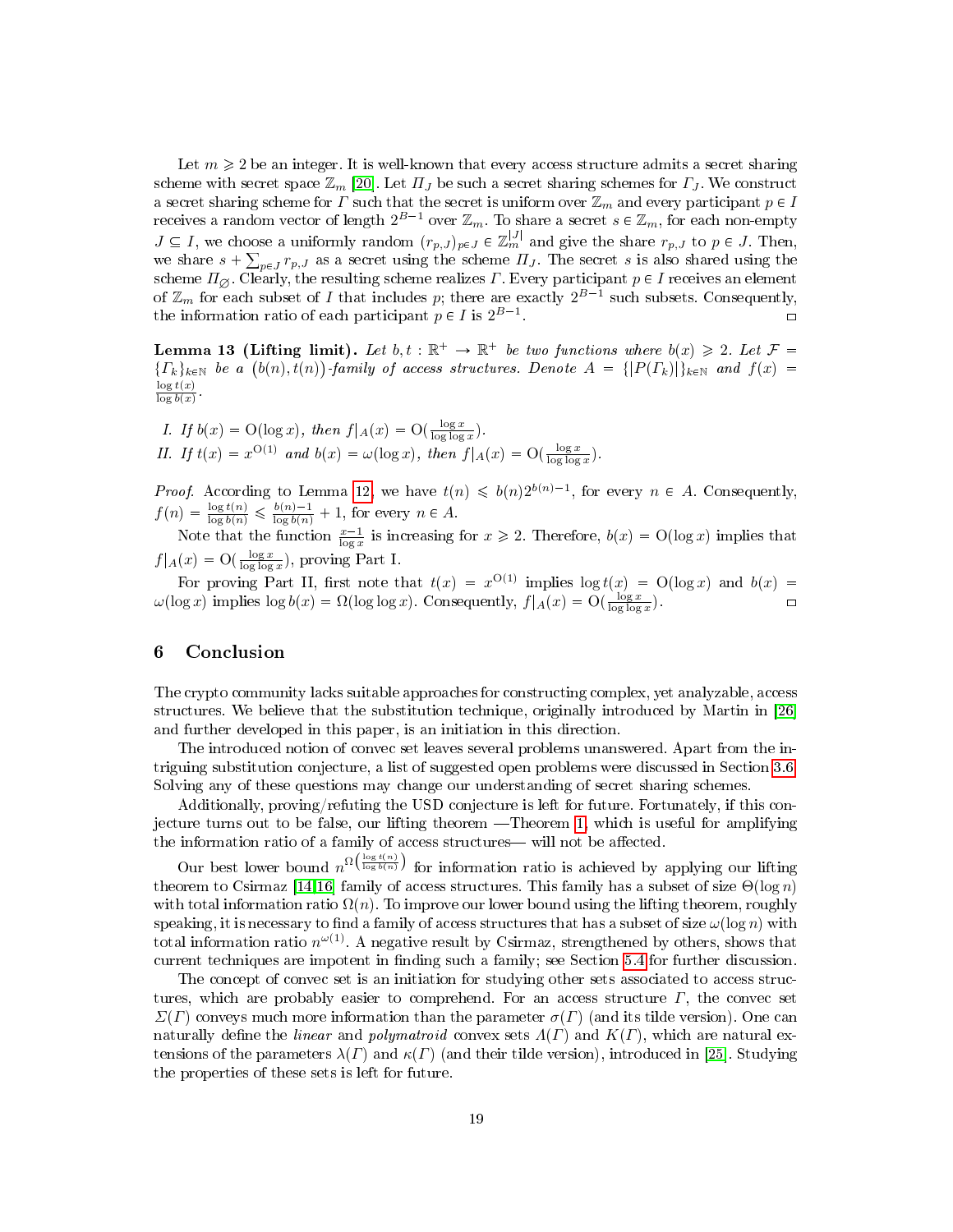Last but not least, our statement of the substitution conjecture is given for two access structures with disjoint participant sets. It is unclear what to expect when the participant sets are not disjoint.

Acknowledgment. The proof of Lemma [11](#page-16-0) is due to Morteza Fotouhi.

# References

- <span id="page-19-12"></span>1. László Babai, Anna Gál, and Avi Wigderson. Superpolynomial lower bounds for monotone span programs.  $Combinatorica$ ,  $19(3):301-319$ , 1999.
- <span id="page-19-14"></span>2. William F. Basener. Topology and Its Applications (1. ed.). John Wiley & Sons, 2006.
- <span id="page-19-6"></span>3. Amos Beimel. Secret-sharing schemes: A survey. In Yeow Meng Chee, Zhenbo Guo, San Ling, Fengjing Shao, Yuansheng Tang, Huaxiong Wang, and Chaoping Xing, editors, *Coding and Cryp*tology - Third International Workshop, IWCC 2011, Qingdao, China, May 30-June 3, 2011. Proceedings, volume 6639 of Lecture Notes in Computer Science, pages 11–46. Springer, 2011.
- <span id="page-19-13"></span>4. Amos Beimel, Anna Gál, and Mike Paterson. Lower bounds for monotone span programs. Computational Complexity,  $6(1):29-45$ , 1997.
- <span id="page-19-16"></span>5. Amos Beimel and Noam Livne. On matroids and non-ideal secret sharing. In Theory of Cryptography, Third Theory of Cryptography Conference, TCC 2006, New York, NY, USA, March 4-7, 2006,  $Proceedings, pages 482-501, 2006.$
- <span id="page-19-17"></span>6. Amos Beimel and Noam Livne. On matroids and nonideal secret sharing. IEEE Trans. Information  $Theory, 54(6):2626-2643, 2008.$
- <span id="page-19-11"></span>7. Amos Beimel and Ilan Orlov. Secret sharing and non-shannon information inequalities. IEEE Trans. Information Theory,  $57(9)$ :  $5634-5649$ , 2011.
- <span id="page-19-0"></span>8. George Robert Blakley. Safeguarding cryptographic keys. Proc. of the National Computer Confer $ence 1979, 48:313-317, 1979.$
- <span id="page-19-2"></span>9. Carlo Blundo, Alfredo De Santis, Douglas R. Stinson, and Ugo Vaccaro. Graph decompositions and secret sharing schemes. In Rainer A. Rueppel, editor, Advances in Cryptology - EUROCRYPT '92, Workshop on the Theory and Application of of Cryptographic Techniques, Balatonfüred, Hungary, May 24-28, 1992, Proceedings, volume 658 of Lecture Notes in Computer Science, pages 1–24. Springer, 1992.
- <span id="page-19-15"></span>10. Carlo Blundo, Alfredo De Santis, and Ugo Vaccaro. On secret sharing schemes. Inf. Process. Lett.,  $65(1):25-32, 1998.$
- <span id="page-19-3"></span>11. Ernest F. Brickell and Daniel M. Davenport. On the classification of ideal secret sharing schemes. J.  $Cryptology, 4(2):123-134, 1991.$
- <span id="page-19-1"></span>12. Ernest F. Brickell and Douglas R. Stinson. Some improved bounds on the information rate of perfect secret sharing schemes. J. Cryptology,  $5(3):153-166$ , 1992.
- <span id="page-19-10"></span>13. Renato M. Capocelli, Alfredo De Santis, Luisa Gargano, and Ugo Vaccaro. On the size of shares for secret sharing schemes. J. Cryptology,  $6(3):157-167$ , 1993.
- <span id="page-19-8"></span>14. László Csirmaz. The size of a share must be large. In Alfredo De Santis, editor, Advances in Cryptology - EUROCRYPT '94, Workshop on the Theory and Application of Cryptographic Techniques, Perugia, Italy, May 9-12, 1994, Proceedings, volume 950 of Lecture Notes in Computer Science, pages 1322. Springer, 1994.
- <span id="page-19-9"></span>15. László Csirmaz. The dealer's random bits in perfect secret sharing schemes. Studia Sci. Math.  $Hungar, 32(4):429-437, 1996.$
- <span id="page-19-7"></span>16. László Csirmaz. The size of a share must be large. J. Cryptology,  $10(4):223-231$ , 1997.
- <span id="page-19-5"></span>17. László Csirmaz. Secret sharing on the d-dimensional cube. Designs, Codes and Cryptography, 74(3):719729, 2015.
- 18. László Csirmaz. Secret sharing on the d-dimensional cube. Des. Codes Cryptography, 74(3):719-729, 2015.
- <span id="page-19-4"></span>19. László Csirmaz and Gábor Tardos. Optimal information rate of secret sharing schemes on trees. IEEE Trans. Information Theory,  $59(4):2527-2530$ , 2013.